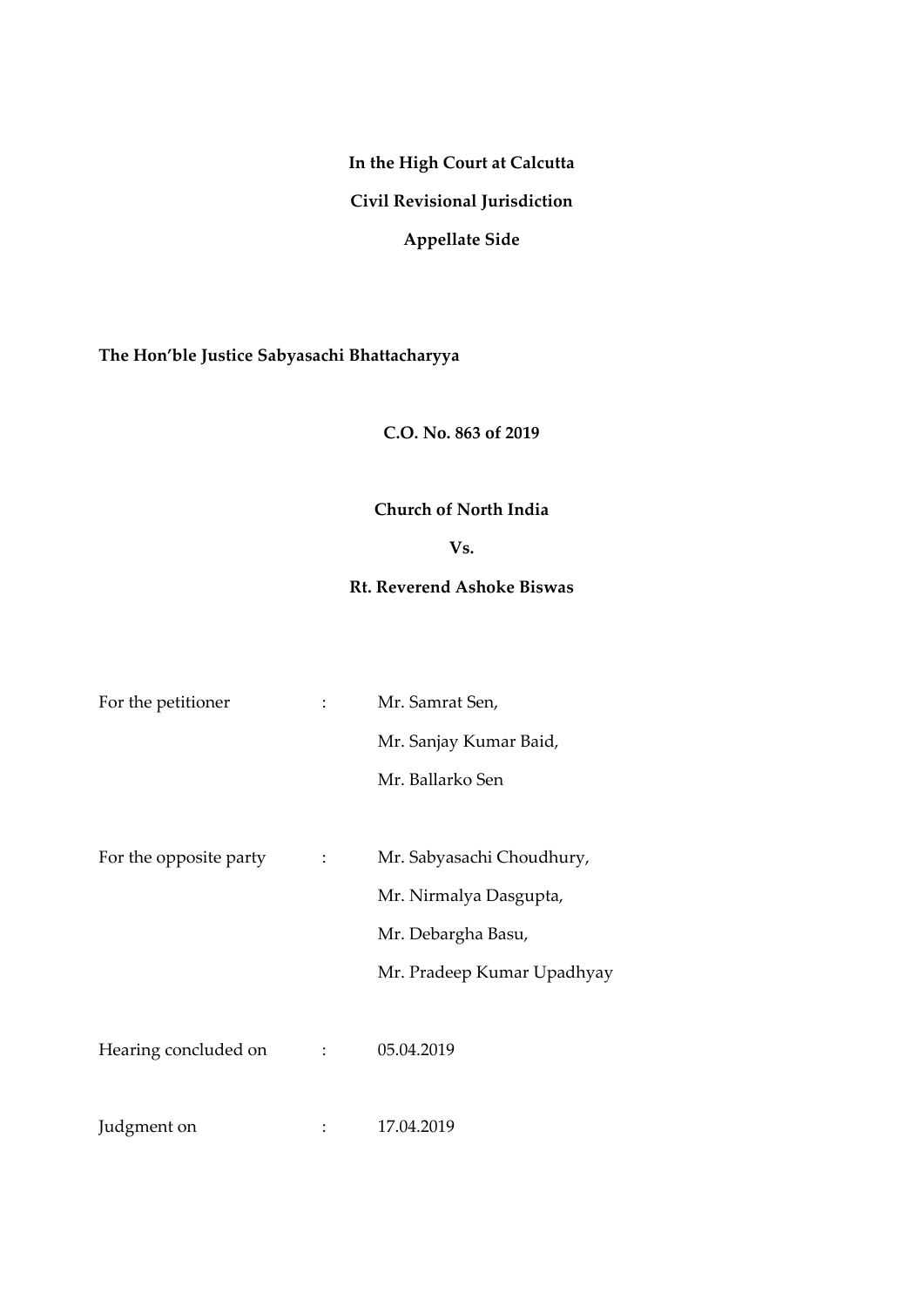#### **Sabyasachi Bhattacharyya, J.:‐**

- **1.** The present application under Article 227 of the Constitution of India has been preferred by the defendant in a suit filed by the opposite party for declaration that the purported decision adopted by the Executive Committee of the Synod of the defendant in its 102<sup>nd</sup> meeting held on 18th August, 2018 and the decision communicated on 22nd August, 2018 are wrongful, and for consequential reliefs. By virtue of the impugned order dated February 5, 2019, the Sixth Bench, City Civil Court at Calcutta dismissed the application of the petitioner under Order VII Rule 11 of the Code of Civil Procedure for rejection of the plaint of the said suit.
- **2.** Learned senior counsel appearing on behalf of the petitioner opens his arguments by submitting that the considerations which should weigh with the court at the time of deciding applications for rejection of plaint have to be limited to a plain and meaningful reading of the plaint, the documents referred to therein and the documents filed/annexed with the plaint.
- **3.** The present suit, it is argued, is barred by Section 14(1) (b) of the Specific Relief Act, 1963, since the suit, according to the petitioner, is one for specific performance of a contract of employment of personal nature, in the garb of a declaratory suit.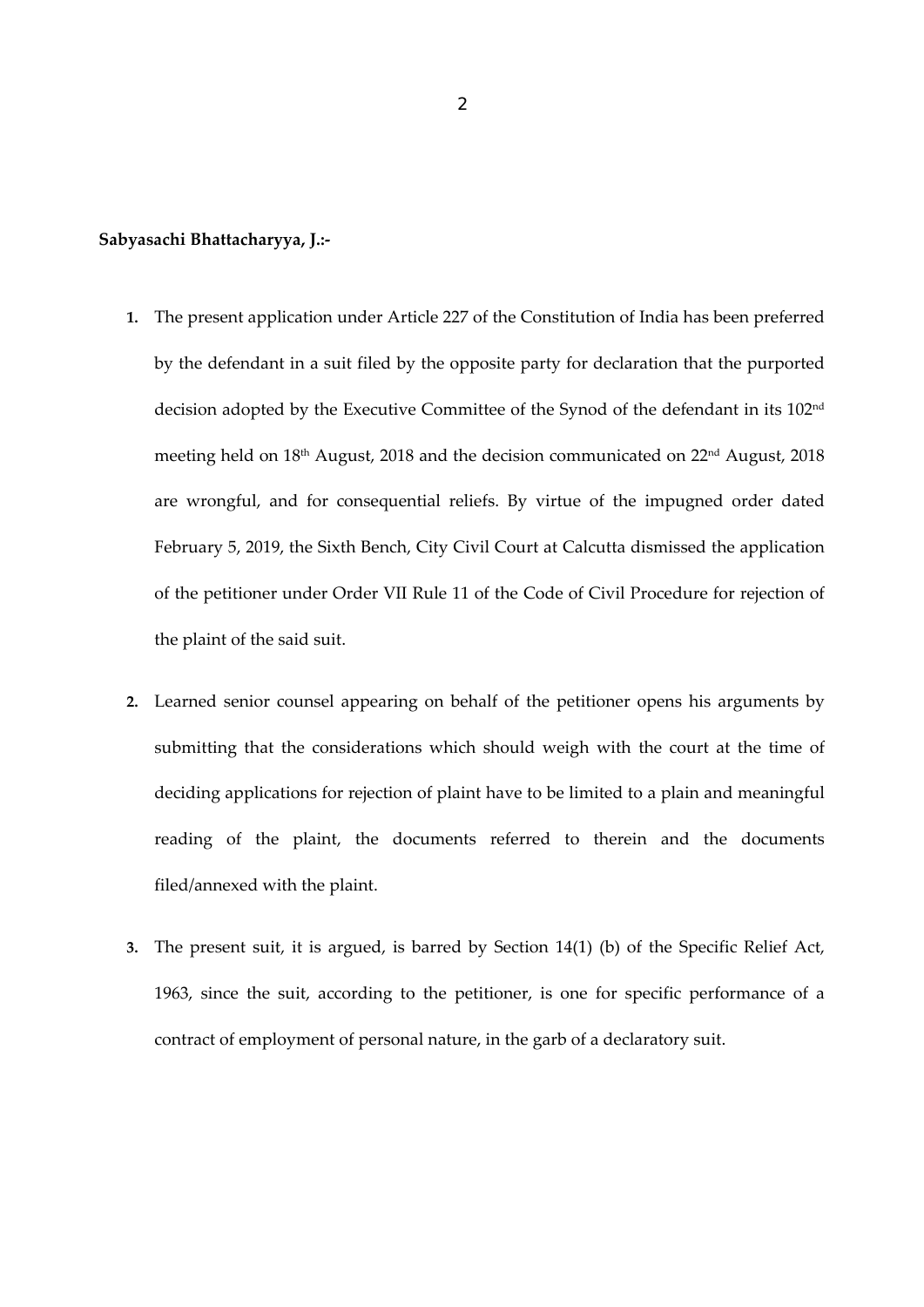- **4.** In this context, learned senior counsel relies upon several documents filed with the plaint, including a letter dated August 22, 2018 issued by the opposite party to the moderator, the Synod of the Church of North India (CNI) challenging the decision to superannuate the opposite party.
- **5.** It is submitted that several expressions were used in the said letter by the opposite party which indicate that the opposite party admitted his post to be a service, which, by its very nature, was one for personal service. Examples of such expressions, used in the letter and relied on by the petitioner, are as follows:

"Continued Service", "Service Stipulations", "Tenure of Service", "Supersession of my service", "Extension of Service" and "retirement". The letter also spoke of "legal and legitimate right" vested in an employee to remain in service till the "age of superannuation".

- **6.** Learned senior counsel next relies on the letter of appointment issued by the CNI (petitioner) to the opposite party. Even such letter mentioned about the "appointment".... "subject always to the constitution of the said Church" and the post of Bishop was referred to as an "office".
- **7.** Another letter dated February 4, 2016 addressed to the General Secretary of the Synod of the CNI, authored by the opposite party, also mentioned about "extension of service" and "superannuation".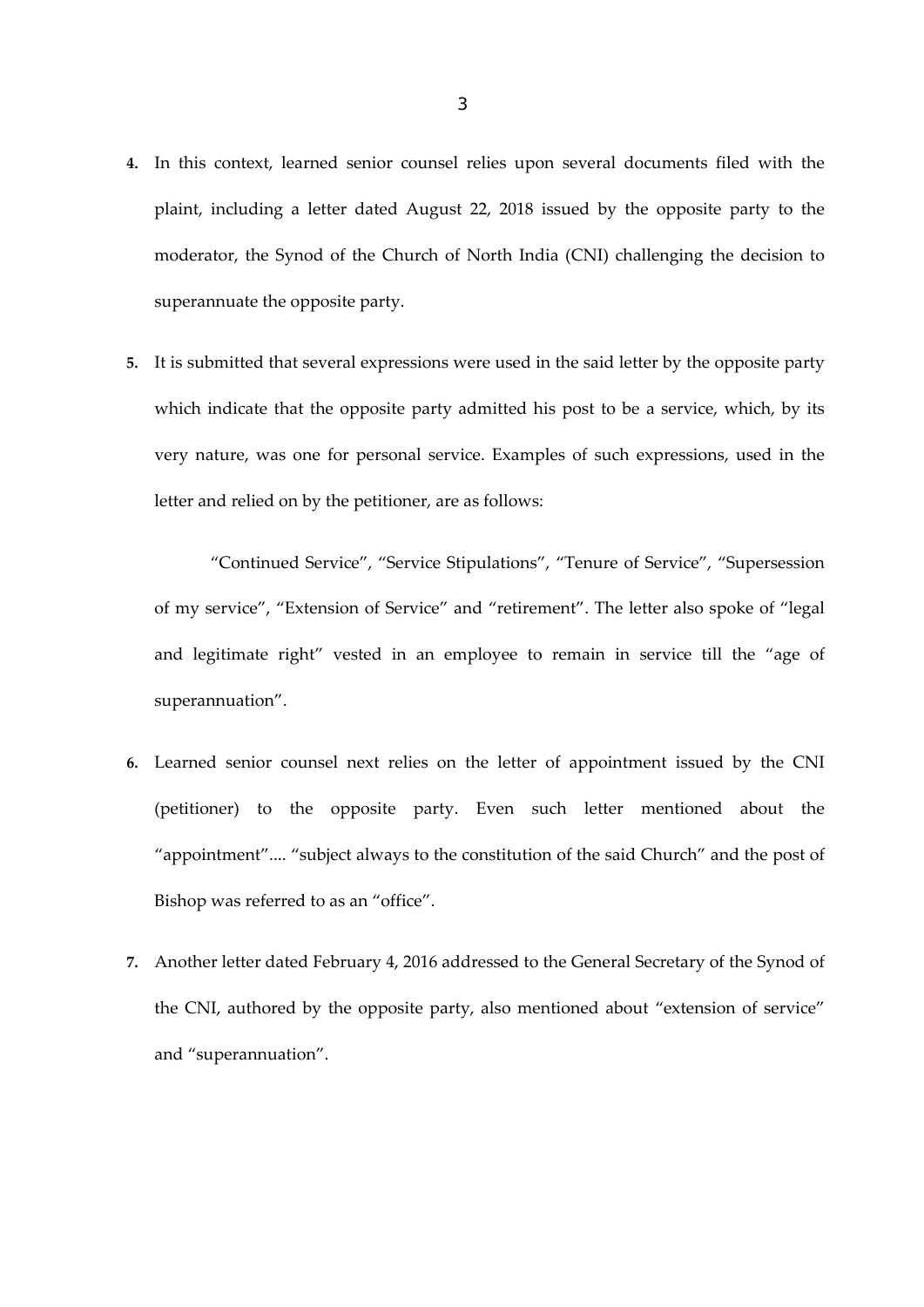- **8.** The petitioner next places reliance on several clauses of the constitution of the CNI, accepted and adopted at the second ordinary meeting of the Synod held on July 9‐13, 1974, subsequently amended several times, and bye-laws, as approved by the 6<sup>th</sup> Synod of the CNI during 3‐9th October, 1986. The constitution contains the service rules governing the employees, including Bishops like the opposite party, as per the petitioner. Learned senior counsel read out in this context Section IV, clause 14(a) of the constitution, which provides that the Synod shall arrange for the election, appointment, transfer, discipline, suspension, termination of services and retirement of Bishops and Assistant Bishops of the CNI.
- **9.** Clause 23 provides that the Synod shall arrange for the salaries of Diocesan Bishops and Assistant Bishops and other employees appointed by the Synod of the CNI, their provident funds, superannuation funds and gratuity scheme and/or any other emoluments or expenses, which go with their respective offices.
- **10.** Section VII, clause 7 of the Constitution provides that the moderator shall grant the Bishop's leave of absence from their Diocese within the terms and Service Rules for Bishops as approved by the Executive Committee.
- **11.** Section VIII provides that the moderator shall be the authority to receive letters of resignation from the Bishop and other office bearers of the Synod for action by the Executive Committee and shall also inform the Diocese concerned immediately.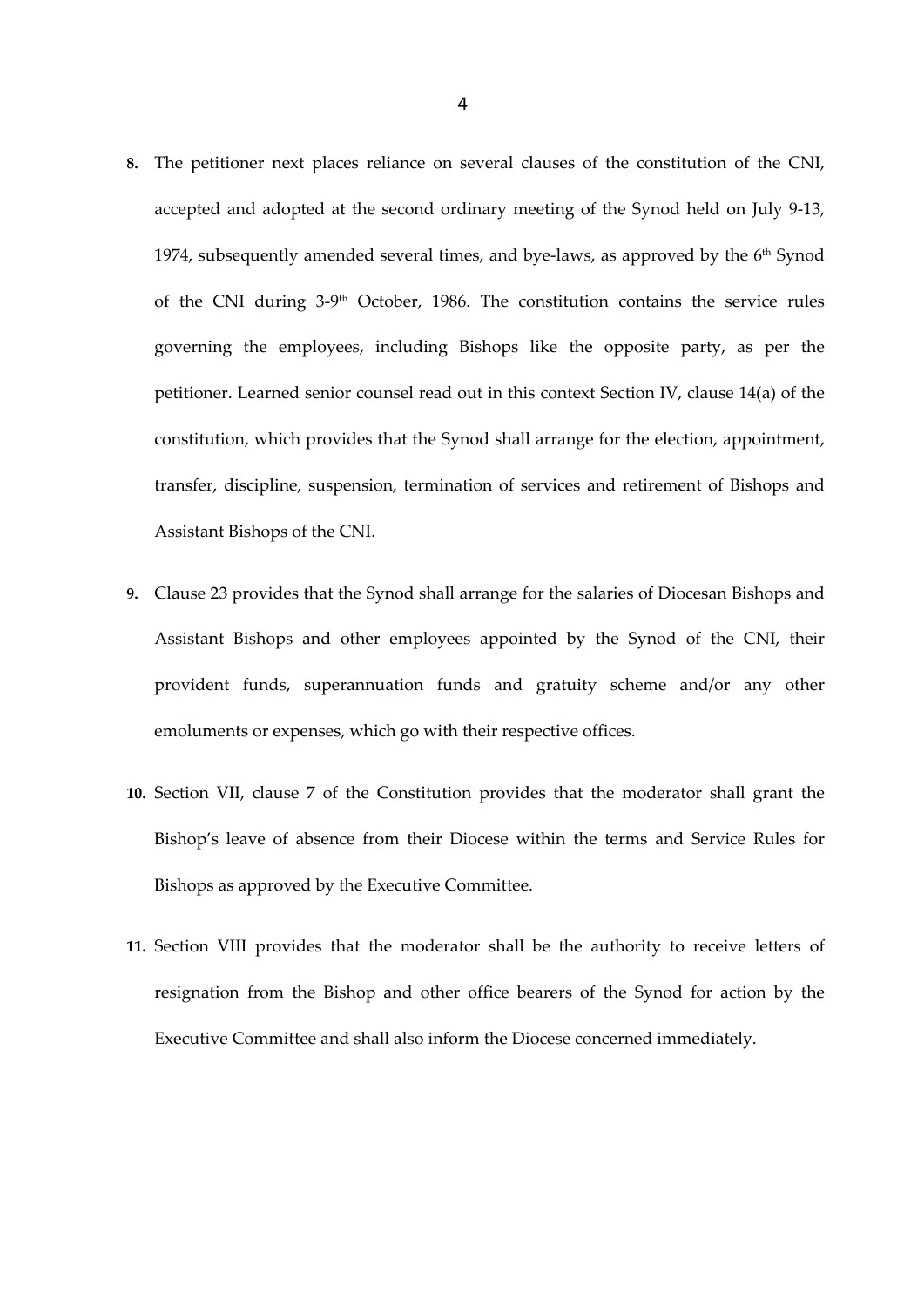- **12.** Section X, clause 10 of the Constitution provides that the Executive Committee shall take necessary action regarding the election, appointment, installation, suspension, termination of services, retirement, resignation and transfer of Diocesan Bishops and Assistant Bishops according to the rules framed by it.
- **13.** These clauses, read conjointly, go on to show that the Bishop is nothing but an employee of the petitioner and is governed by terms and conditions of a contract for personal service.
- **14.** In this regard, learned senior counsel for the petitioner moves on to several averments made in the plaint itself.
- **15.** Paragraph no. 8 of the plaint refers to the Executive Committee of the defendant/petitioner being empowered to deal with the suspension, termination of services, retirement, resignation and transfer of Bishops according to rules framed by the defendant. Again, paragraph no. 33 of the plaint refers to "conditions of service" and states that compulsory retirement, dismissal and reduction in age of retirement being part of conditions of service, extension of service is equally a condition of service.
- **16.** Even the cause title of the plaint, it is submitted, refers to the "administrative functional office" of the petitioner being at 51, Chowringhee Road.
- **17.** By referring to the said paragraphs of the plaint, the petitioner argues that the plaintiff/opposite party admitted that the nature of his post was a service coming within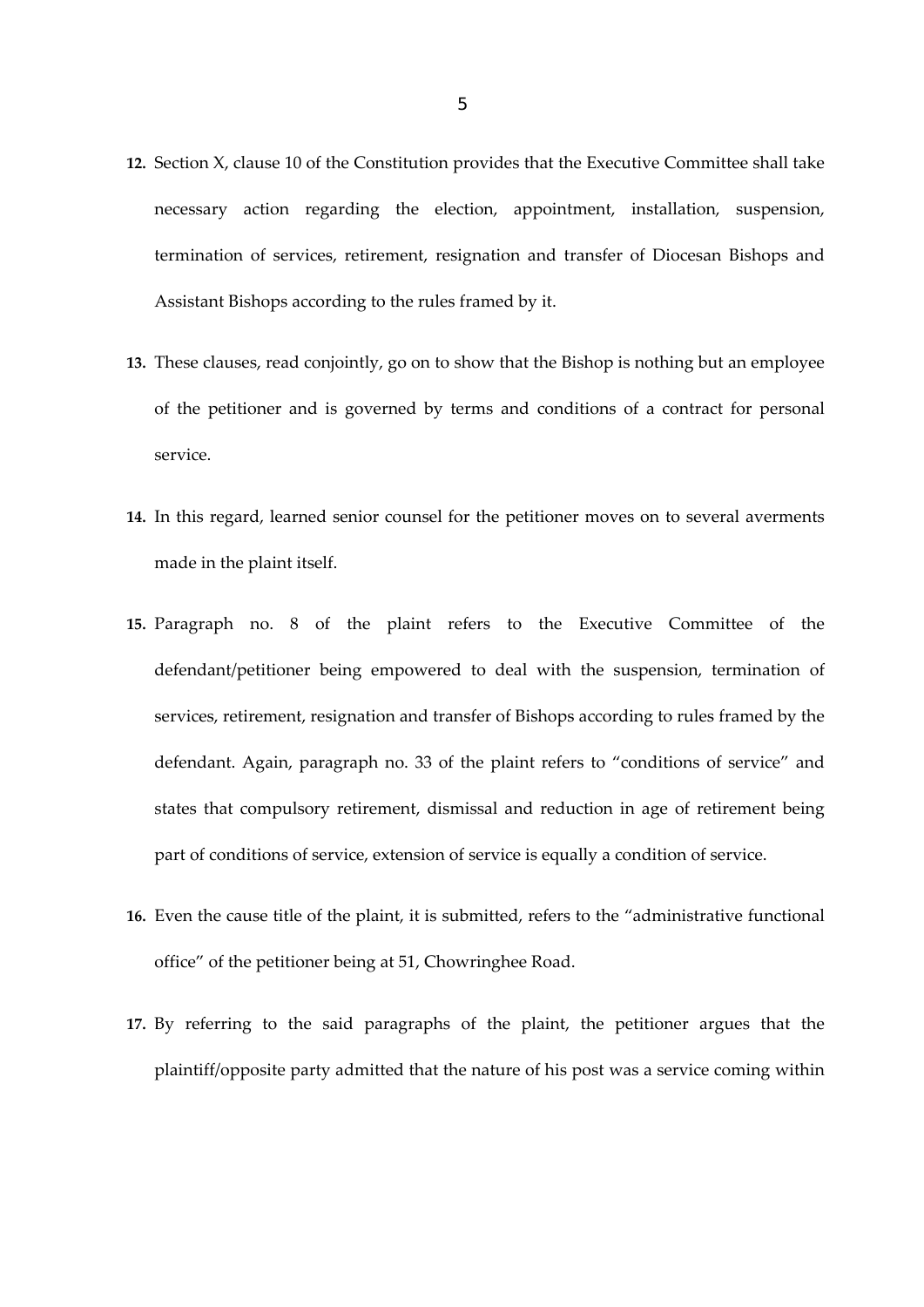the ambit of a "master‐servant" relationship or an employment arising from a contract of personal nature.

- **18.** By referring to the language of Section 14(1)(b) of the Specific Relief Act, 1963, the petitioner argues that the suit is palpably barred under the said provision and as such the plaint ought to have been rejected at the outset by the trial court, instead of compelling the defendant/petitioner to continue litigating unnecessarily.
- **19.** Section 14 of the Specific Relief Act, 1963, before it was amended by the Amendment Act of 2018 with effect from October 1, 2018, stood as follows:

### "**Specific Relief Act, 1963:‐**

**14. Contracts not specifically enforceable. –** *(1) The following contracts cannot be specifically enforced, namely: ‐*

- *(a) a contract for the non‐performance of which compensation in money is an adequate relief;*
- *(b) a contract which runs into such minute or numerous details or which is so dependent on the personal qualifications or volition of the parties, or otherwise from its nature is such, that the court cannot enforce specific performance of its material terms;*
- *(c) a contract which is in its nature determinable;*
- *(d) a contract the performance of which involves the performance of a continuous duty which the court cannot supervise.*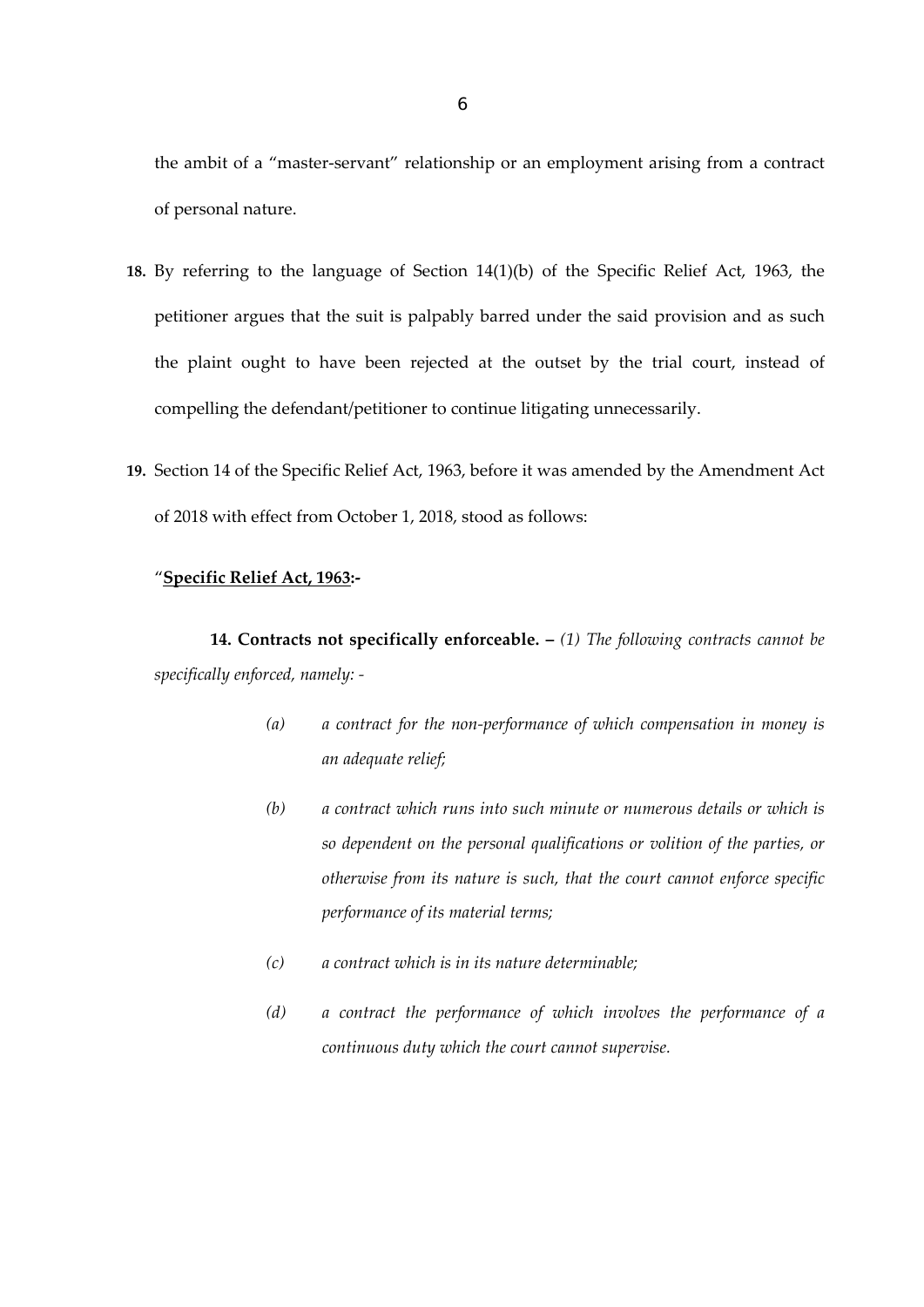*(2) Save as provided by the Arbitration Act, 1940 (10 of 1940), no contract to refer present or future differences to arbitration shall be specifically enforced; but if any person who has made such a contract (other than an arbitration agreement to which the provisions of the said Act apply) and has refused to perform it, sues in respect of any subject which he has contracted to refer, the existence of such contract shall bar the suit.*

*(3) Notwithstanding anything contained in clause (a) or clause (c) or clause (d) of sub‐ section (1), the court may enforce specific performance in the following cases: ‐*

*(a) where the suit is for the enforcement of a contract, ‐*

*(i) to execute a mortgage or furnish any other security for securing the repayment or any loan which the borrower is not willing to repay at once:*

*Provided that where only a part of the loan has been advanced the lendor is willing to advance the remaining part of the loan in terms of the contract; or*

*(ii) to take up and pay for any debentures of a company;*

*(b) where the suit is for, ‐*

- *(i) the execution of a formal deed of partnership, the parties having commenced to carry on the business of the partnership; or*
- *(ii) the purchase of a share of a partner in the firm;*

*(c) where the suit is for the enforcement of a contract for the construction of any*

 *building or the execution of any other work on land:*

*Provided that the following conditions are fulfilled, namely:‐*

*(i) the building or other work is described in the contract in terms*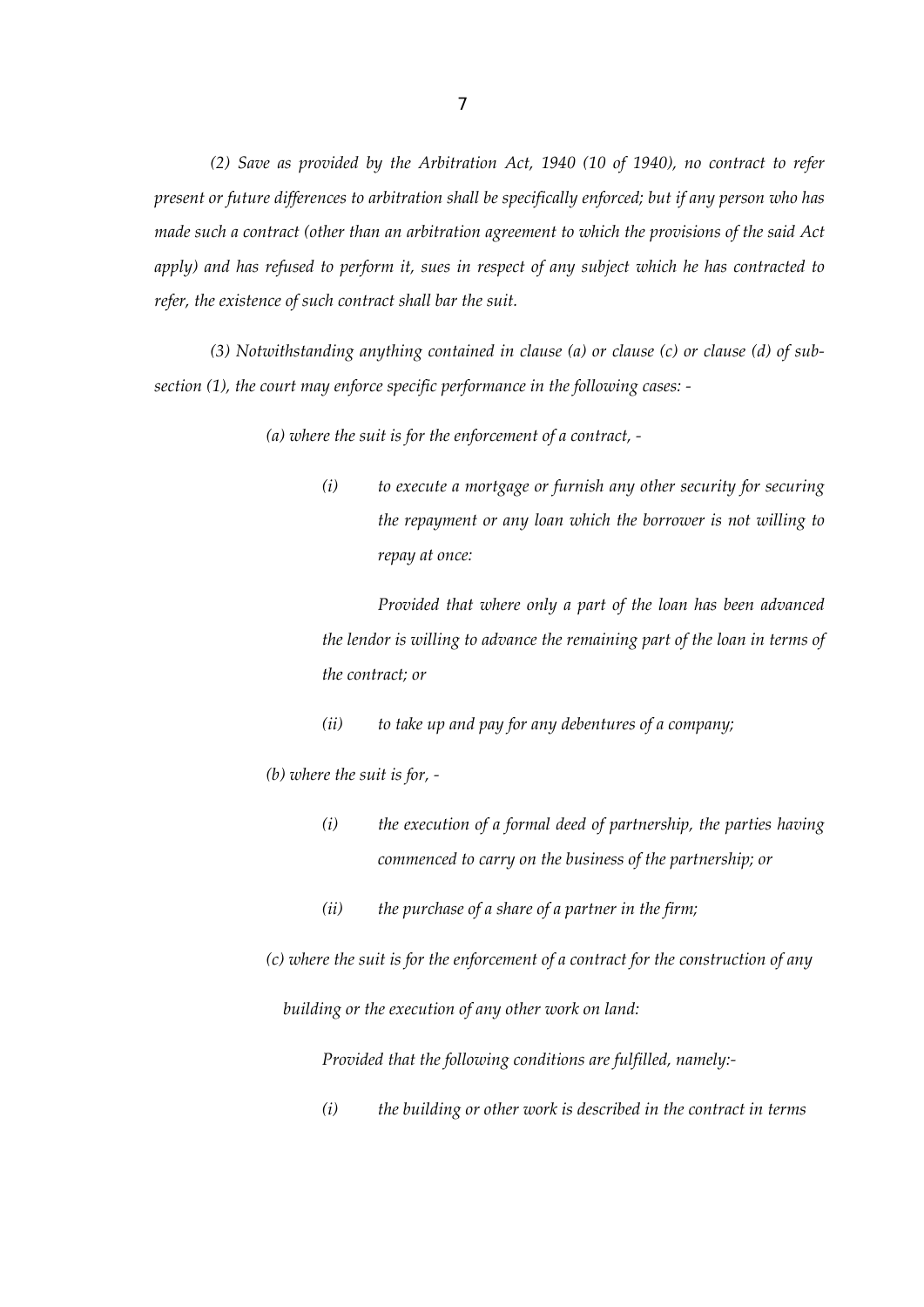*sufficiently precise to enable the court to determine the exact nature of the building or work;*

- *(ii) the plaintiff has a substantial interest in the performance of the contract and the interest is of such a nature that compensation in money for non‐performance of the contract is not an adequate relief; and*
- *(iii) the defendant has, in persuance of the contract, obtained possession of the whole or any part of the land on which the building is to be constructed or other work is to be executed.* **"**
- **20.** After such amendment, the section stands as follows:

### **"14. Contracts not specifically enforceable**

*The following contracts cannot be specifically enforced, namely:‐*

- *(a) where a party to the contract has obtained substituted performance of contract in accordance with the provisions of section 20;*
- *(b) a contract, the performance of which involves the performance of a continuous duty which the court cannot supervise;*
- *(c) a contract which is so dependent on the personal qualifications of the parties that the court cannot enforce specific performance of its material terms; and*
- *(d) a contract which is in its nature determinable."*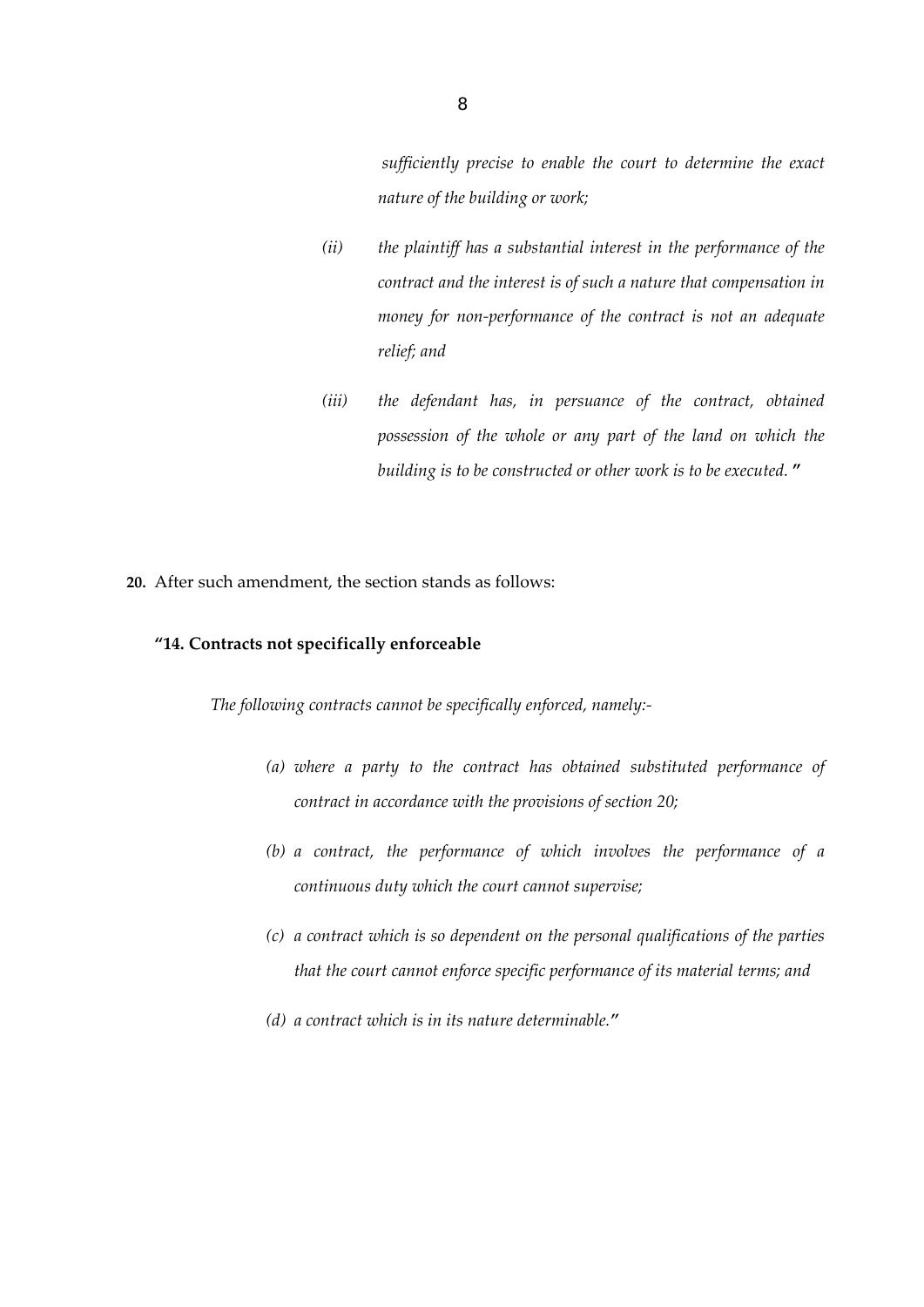- **21.** In support of his contentions, learned senior counsel for the petitioner cites a judgment reported at *(2004) 3 SCC 172 [Pearlite Liners (P) Ltd. vs. Manorama Sirsi],* wherein it was held that it is a well-settled principle of law that a contract of personal service cannot be specifically enforced and a court will not give a declaration that the contract subsists and the employee continues to be in service against the will and consent of the employer. An employer cannot be forced to take an employee with whom relations have reached a complete loss of faith between the two. This general rule of law is subject to three wellrecognized exceptions:
	- $i$ . Where a public servant is sought to be removed from service in contravention of the provisions of Article 311 of the Constitution of India;
	- ii. Where a worker is sought to be reinstated on being dismissed under industrial law;
	- iii. Where a statutory body acts in breach of violation of the mandatory provisions of the statute.
- **22.** Learned senior counsel next cites a judgment reported at *(1976) 2 SCC 58 [Executive Committee of Vaish Degree College, Shamli and others vs. Lakshmi Narain and others],* wherein the majority view laid down the same proposition as reiterated in *Pearlite Liner (P) Ltd. (supra).* It was further held that before an institution can be considered a statutory body, to come within the third exception as stated above, it must be established that it was created under the statute and owes its existence to the statute. This is distinct from an institution which is not created by or under a statute but is governed by certain statutory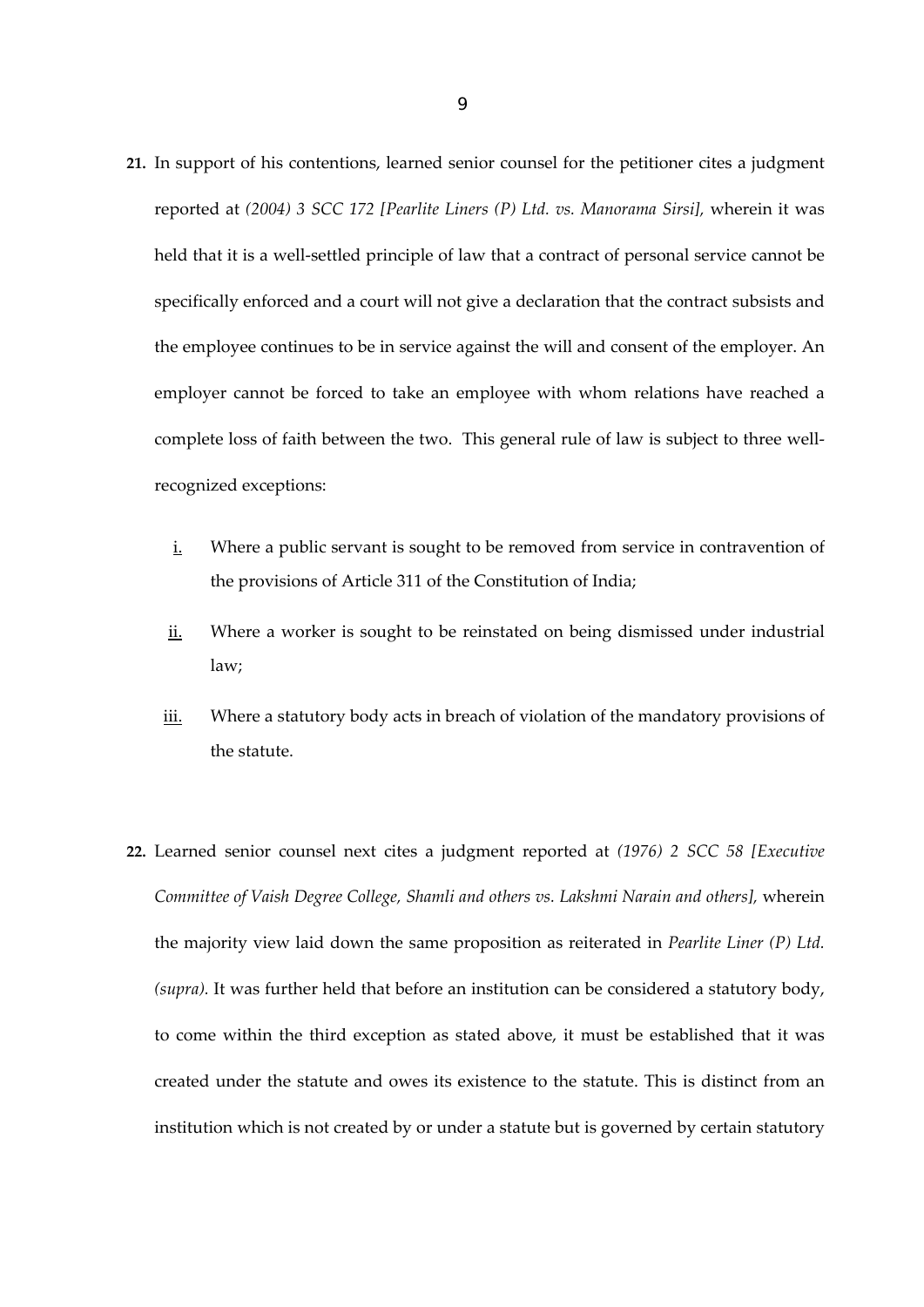provisions for the proper maintenance and administration of the institution. The adoption of certain statutory provisions by itself is not sufficient to clothe an institution with a statutory character. The institution concerned must owe its very existence to a statute, which would be the fountainhead of its powers. The question in such cases to be asked is, if there is no statute would the institution have any legal existence? If the answer is in the negative, then undoubtedly it is a statutory body, but if the institution has a separate existence of its own without any reference to the statute concerned but is merely governed by the statutory provisions, it cannot be said to be a statutory body. This was held by the majority view of Khanna and Fazal Ali, JJ.

- **23.** The petitioner next cites a judgment reported at *(1998) 2 SCC 70 [I.T.C. Limited vs. Debts Recovery Appellate Tribunal and others],* wherein it was held that while rejecting a plaint under Order VII Rule 11(a) of the Code of Civil Procedure, it was to be seen whether the plaint disclosed the cause of action and the court had to ascertain whether the plaint created an illusion of cause of action by clever drafting. Clever drafting, creating illusions of cause of action, is not permitted in law and a clear right to sue should be shown in the plaint. The ritual of repeating a word or creation of an illusion in the plaint can certainly be unravelled and exposed by the court while dealing with an application under Order VII Rule 11(a).
- **24.** The next judgment cited on behalf of the petitioner is that of *Securities and Exchange Board of India vs. Satya Ranjan Baidya,* reported at *(2013) 2 CHN 465*, where a co‐ordinate Bench of this court held inter alia that where the substance of the plaint, the ulterior and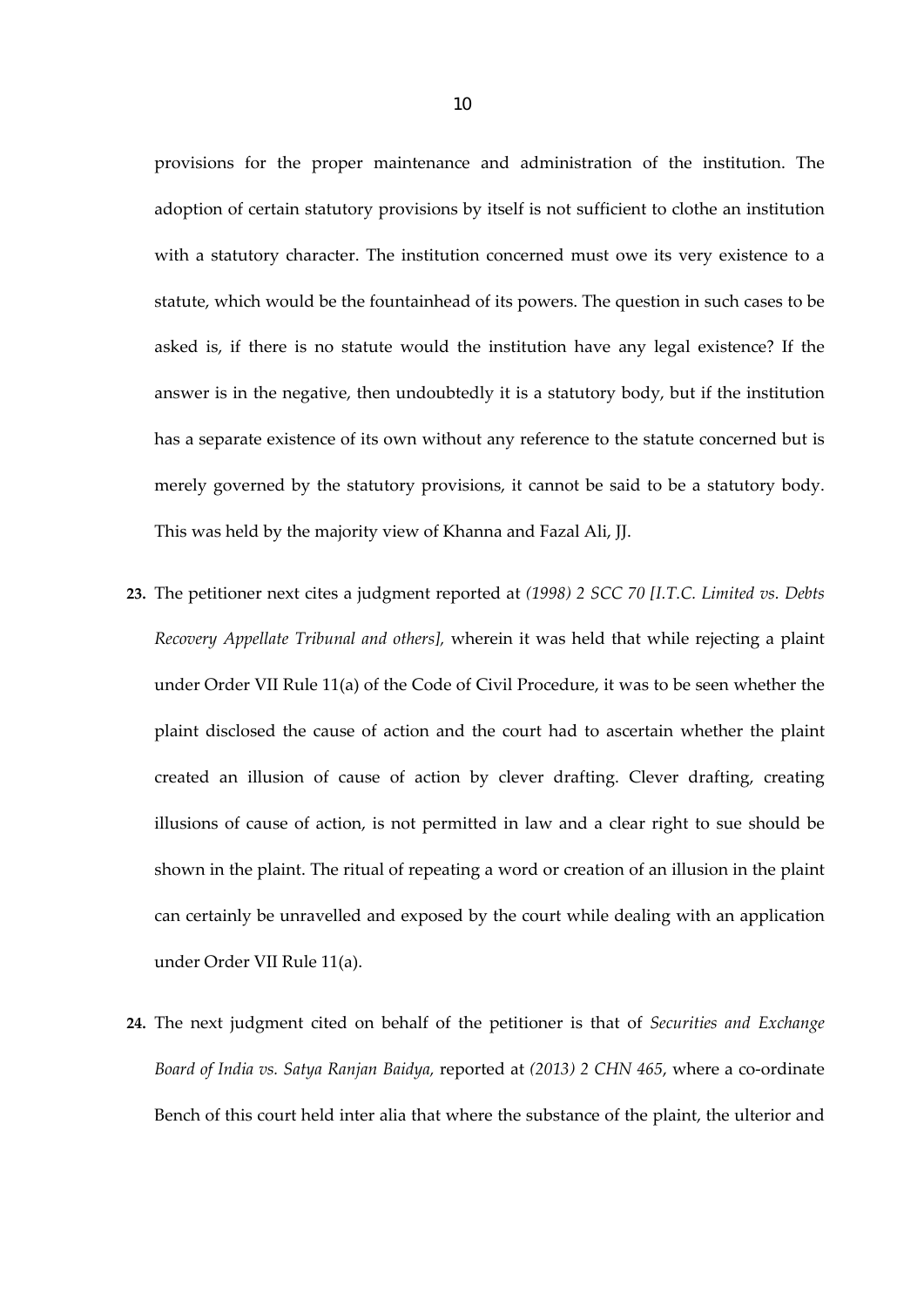sinister motive thereof and the mockery that it makes of the judicial system are all there to see upon a casual reading thereof, the plaint ought to be rejected. It was held that in the trial court's myopic reading of the plaint, it failed to notice the public harm that it was perpetuating in allowing the first defendant to hide behind the plaintiff and obtain orders which were detrimental to the interest of public investors. The trial court was said to have acted with material irregularity in missing the wood for the trees and failing to recognize the mischief that was set afoot by the first defendant through the agency of the plaintiff.

25. Learned senior counsel thereafter cites another judgment of the same co-ordinate bench, reported at *AIR 2017 Cal 98 [Smt. Sumana Venkatesh Nee Sur vs. Sri Susanta Kumar Sur and others],* in support of the proposition that if the limited inquiry that a court may make upon receiving a challenge to a plaint on the ground that it does not disclose any cause of action, requires an interpretation of the document appended to or relied upon in the plaint, such interpretation must follow and only if the cause of action pleaded passes muster upon such interpretation, will the plaint survive the challenge. It was further held that it is true that there is a view that an involved question should not engage a court at a stage prior to the trial, or, at least, on an application for rejection of the plaint on the ground that it does not disclose any cause of action. The original view was that only if the meanest mind could not discern a cause of action from a plaint, would the plaint be liable for rejection on a defendant's preliminary challenge; but it must be remembered that these views were of a day and age when a suit would be disposed of in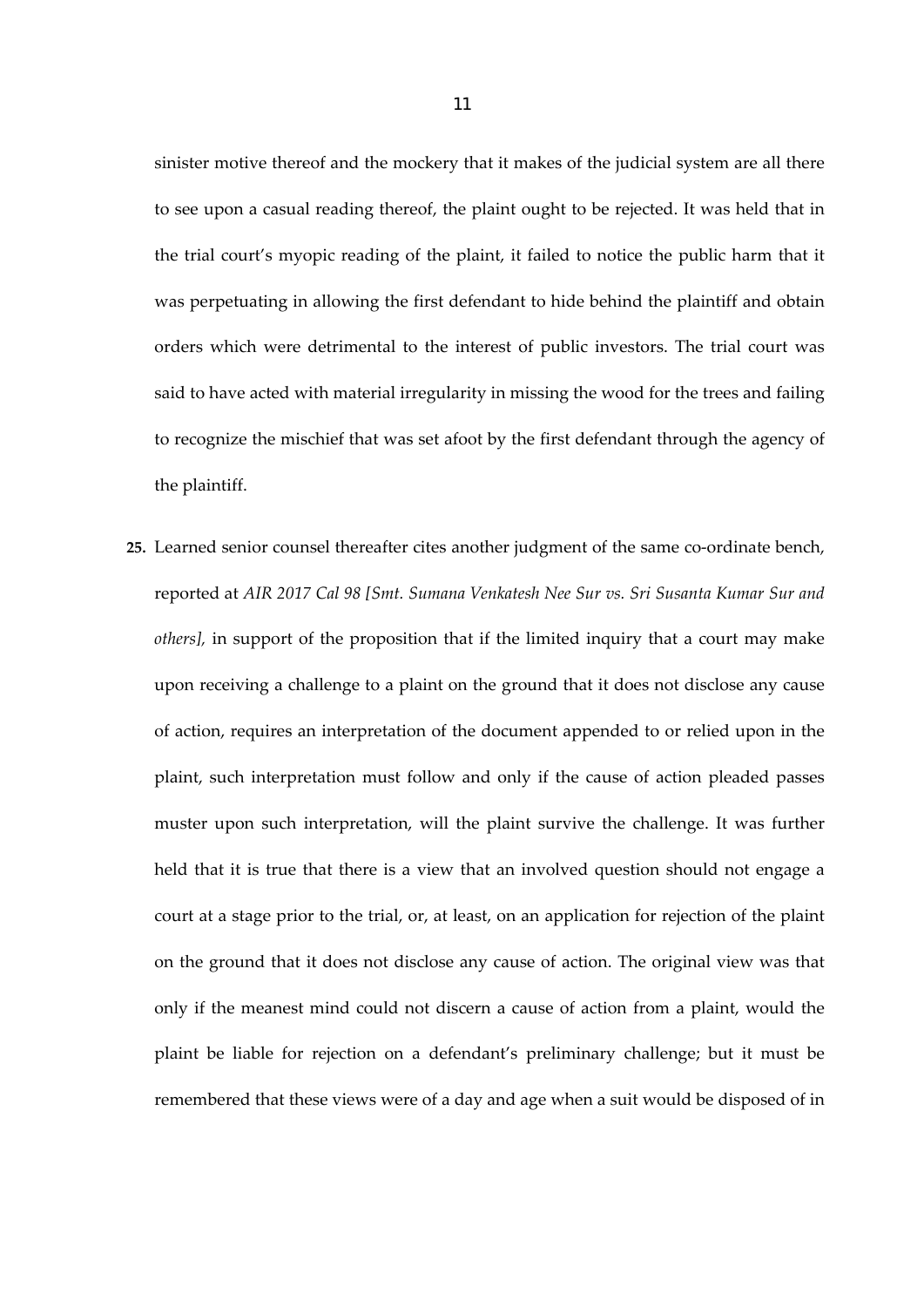months and not languish for decades without end as they do now. Crafty drafting and convoluted pleadings sometimes create the illusion of a cause of action where none exists and the modern approach is to read the plaint meaningfully to discover if there is any cause of action apparent therefrom. Subsequent events are now also taken into account at the preliminary stage to ascertain whether the suit has become infructuous or the cause of action as pleaded overtaken by a subsequent event. The approach of a court has to be more meaningful than pedantic, more discerning than pedagogic. If a document has to be looked into to ascertain therefrom whether the cause of action as pleaded in the plaint is justified, and no other material is necessary for such exercise, the court can – or rather, should – complete the exercise in one go rather than postpone the consideration to a trial and invite the attendant time‐consuming process to intervene. But the approach must be cautious and the exercise limited only to such cases where the cause of action is founded on a document and it depends on no other material or further evidence.

- **26.** Learned senior counsel for the petitioner lastly refers to Mitra's Legal and Commercial Dictionary, Fifth Edition, to argue that a statutory body means any corporation, committee, commission, council, board or other body of persons, whether incorporated or not, established by or under any law for the time being in force.
- **27.** Learned counsel appearing for the plaintiff/opposite party submits that a Bishop is elected under the constitution of the petitioner. The relationship between the Bishop and the Church is not a "master‐servant" relationship.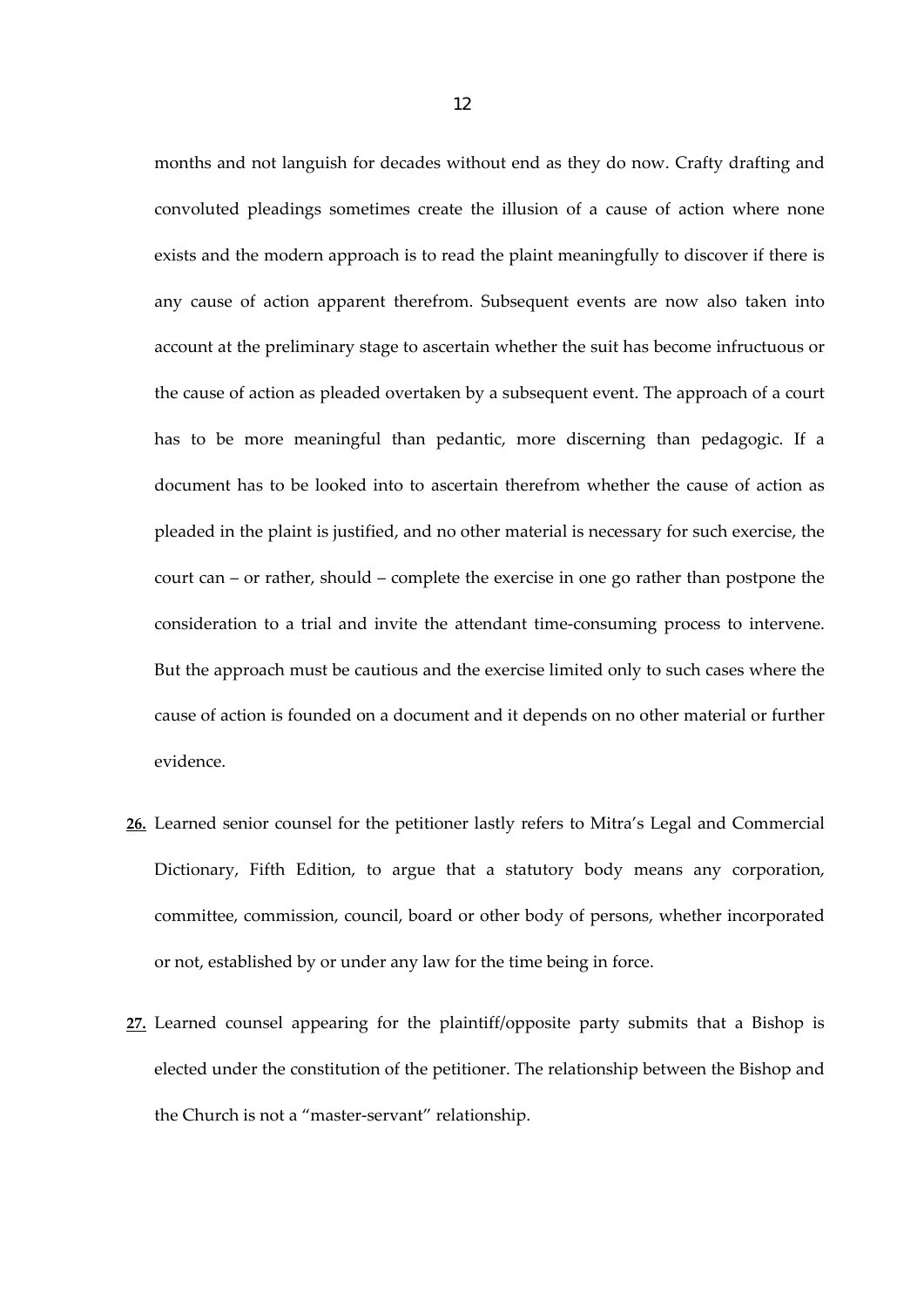- **28.** It is argued that the plaint was clear enough on the aspect of 'election' of a Bishop and his 'installation' as a Bishop to his post. In paragraph no. 8 of the plaint, such terms have been used, as also at other places of the plaint, such as paragraph nos. 10, 11, 22, 31, 33, etc.
- **29.** The process of extension of service of a Bishop is preceded by recommendations by the Appraisal/Review Committee for extension of service of Bishops, as is evident from Agenda no. 523, clause (d) of the minutes of the  $100<sup>th</sup>$  meeting of the Executive Committee of the Synod of the petitioner, held on 2nd and 3rd August, 2017.
- **30.** From Agenda no. 547, it is seen that the case of the opposite party for extension of service for one year, with effect from 19th August, 2017, was recommended to the Executive Committee of the CNI Synod by the Appraisal/Review Committee. Under the same agenda, it was recorded in the minutes that the age of superannuation of CNI Bishops and some others, were extended to 68 years across the board. No exception was made for Bishops working on extension. However, by a letter dated August 22, 2018, the Synod of the petitioner intimated to all members of the Executive Committee and others concerned that the extended term of the opposite party expired on August 18, 2018 since the Synod did not receive any request for further extension from the opposite party. On such ground, extension of service was refused to the opposite party.
- **31.** It is argued by learned counsel for the opposite party that there was no scope or requirement of asking for, or grant of, such extension, as erroneously recorded in the letter dated August 22, 2018, in view of the specific decision, as reflected from the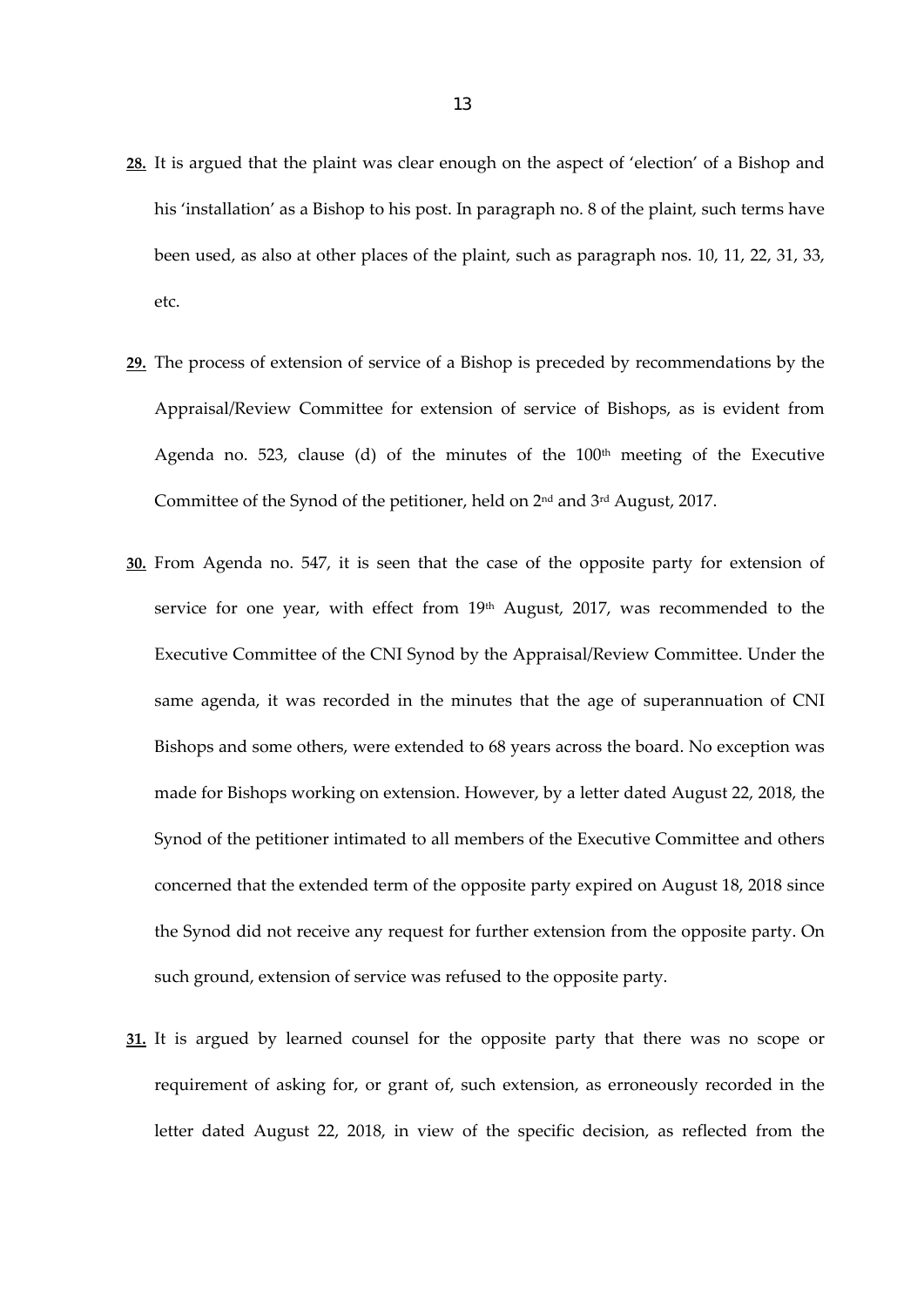minutes of the 100<sup>th</sup> meeting of the Executive Committee of the Synod, to extend the tenure of service universally to 68 years.

- **32.** Since it was specifically held in the said meeting that the superannuation age of all CNI Bishops would be 68 years, despite one of the specific agenda being the recommendation for extension of service of Bishops, including the opposite party, such agenda was not proceeded with further.
- **33.** In such view of the matter, it is argued that the plaint disclosed a strong cause of action and was rightly refused to be rejected by the trial court.
- **34.** Learned counsel for the opposite party next places reliance on the appointment letter of the opposite party dated June 1, 2008, wherein it was specifically mentioned that an election had been held, by virtue of which the opposite party was elected as a Bishop. Thereafter he was duly consecrated and installed in the Diocese to exercise the powers of a Bishop of the Diocese. It was further mentioned that the powers conferred on the opposite party would always be subject to the constitution of the CNI.
- **35.** Next placing reliance on clause 7 of sub‐section B of Section VIII, it was pointed out that the Diocesan Bishop shall be elected by an electoral body and that the election would take place and shall be by the whole electoral body.
- **36.** Clause 5(b) of sub‐section B also provided that Bishops shall be appointed and shall perform their functions in accordance with the constitution of the Church.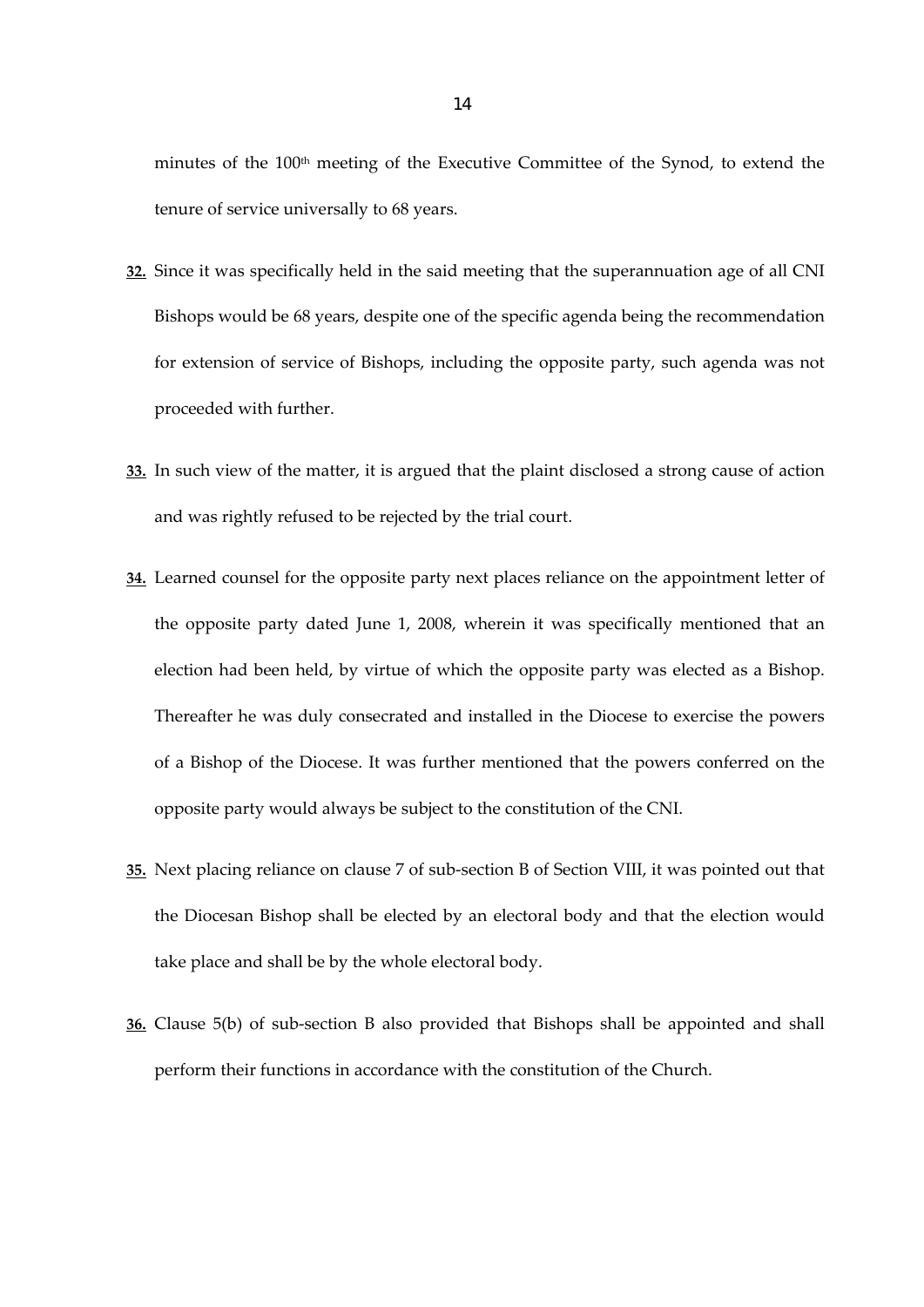- **37.** This apart, several paragraphs of the plaint, including paragraph nos. 7, 8, 9, 10 and 11, referred to 'installation' of the Bishop, which cannot be the norm for any other employee.
- **38.** Next referring to Section XII, sub-section B, it was submitted that certain minimum qualifications were required for one to be elected as a Bishop. People were elected for the said post from a pool of presbyters of the petitioner having a minimum pastoral experience of certain years and having attained a certain age. The Bishop had to have a Bachelor of Divinity degree acquired from a Theological College or University (or equivalent degree) recognized by the Executive Committee of the Synod.
- 39. Sub-section D of Section XII, clause 3, provides for consecration of the Bishopelect/designate, if not already consecrated, and provides for issuance of an instrument of election and appointment to him/her. Section IV clauses 4A and B provide for General Secretaries and Treasurers to be either full time or honorary office-bearers of the Synod, who would be elected in the ordinary meeting of the Synod by ballot for a period of three years. The terms of service of General Secretaries and Treasurers would be governed by the terms of employment or any amendment thereto, as approved by the Synod. It is argued that similar provisions do not exist for Bishops and as such Bishops cannot be equated with other ordinary employees of the Church.
- **40.** Learned counsel for the opposite party submits that the Specific Relief Act, 1963 is a procedural law and as such the amendment of 2018 to Section 14 of the said Act has retrospective effect by default. The current section, as it stands after amendment, does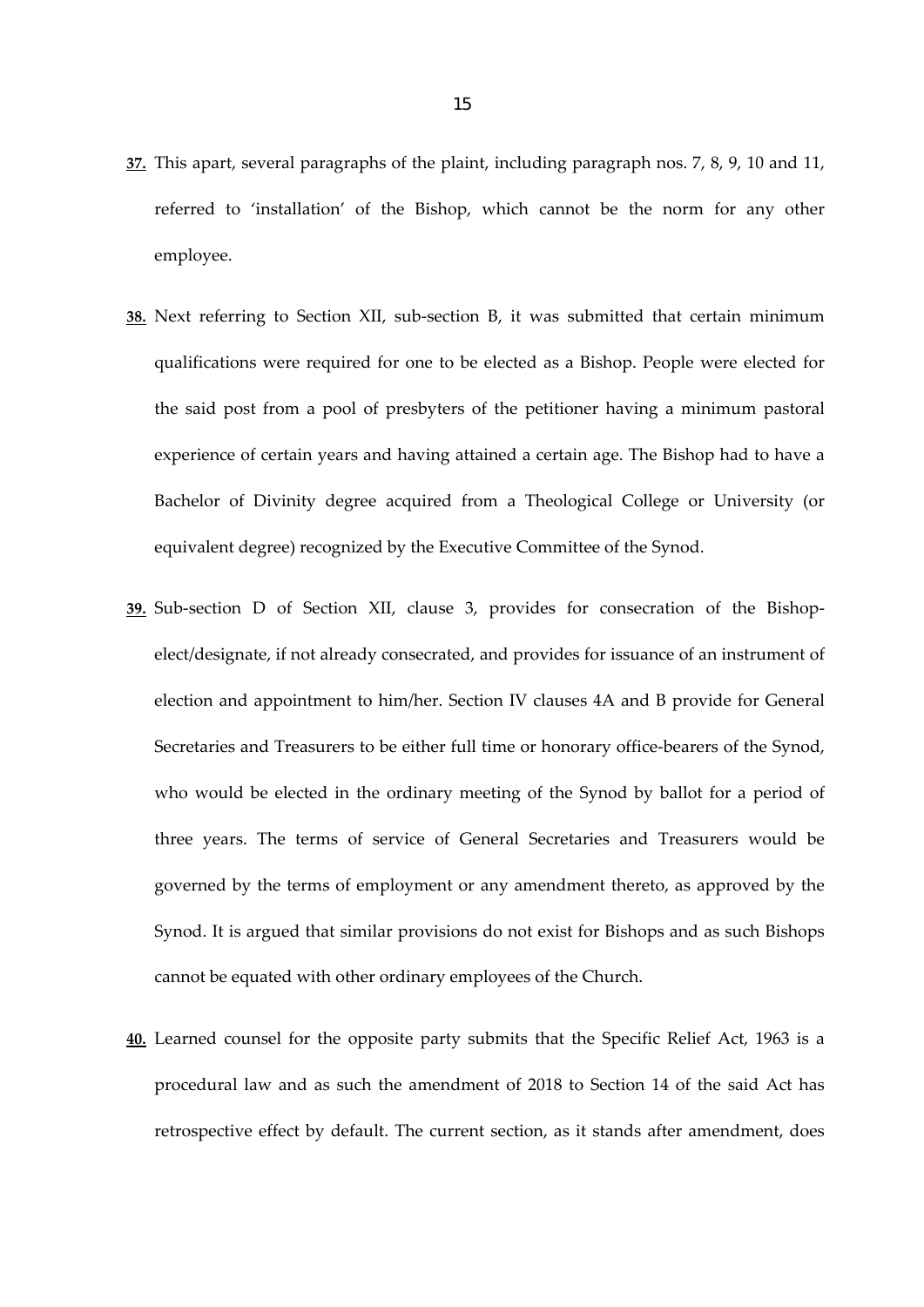not contemplate a bar to specific performance of contracts dependent on the volition of the parties and as such cannot take into its fold contracts of personal service.

**41.** Referring to a larger issue, learned counsel for the opposite party then places the provisions of the old Specific Relief Act of 1877. The said Act, being the predecessor of the current Act of 1963, contained several illustrations to Section 21, which section was the predecessor of the current Section 14. Section 21 of the 1877 Act, along with its illustrations, is set out below:

### **"Specific Relief Act, 1877:‐**

#### **(b) Contracts which cannot be specifically enforced.**

**21. Contracts not specifically enforceable:‐**  *The following contracts cannot be specifically enforced.*

- *(a) a contract for the non‐performance of which compensation in money is an adequate relief;*
- *(b) a contract which runs into such minute or numerous details, or which is so dependent on the personal qualifications or volition of the parties, or otherwise from its nature is such that the court cannot enforce specific performance of its material terms;*
- *(c) a contract the terms of which the court cannot find with reasonable certainty;*
- *(d) a contract which is in its nature revocable;*
- *(e) a contract made by trustees either in excess of their powers or in breach of their trust;*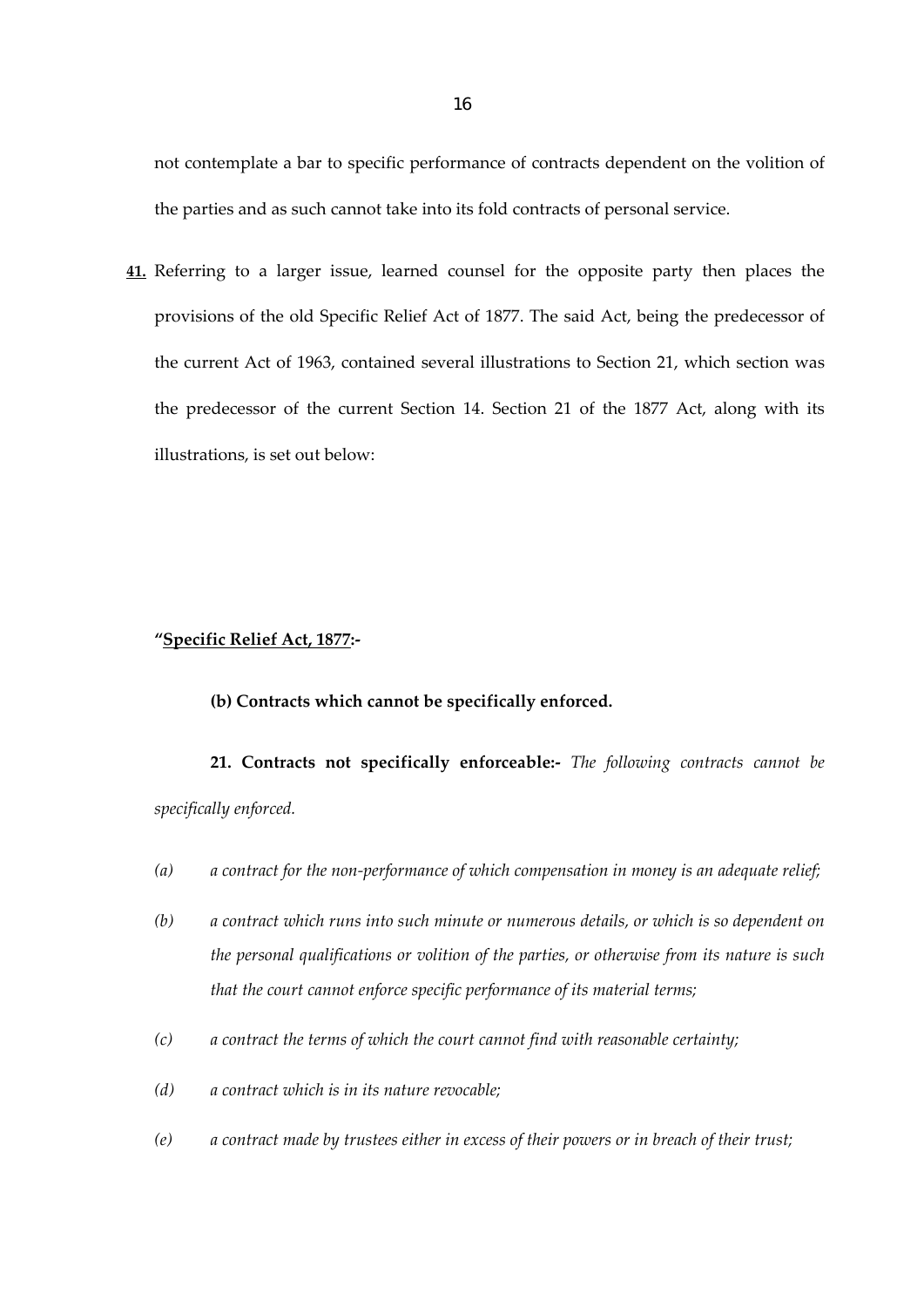- *(f) a contract made by or on behalf of a corporation or public company created for special purposes, or by the promoters of such company which is in excess of its powers;*
- *(g) a contract the performance of which involves the performance of a continuous duty extending over a longer period than three years from its date;*
- *(h) a contract of which a material part of the subject matter, supposed by both parties to exist, has, before it has been made, ceased to exist.*

*And, save as provided by the Arbitration Act, 1940, no contract to refer present or future differences to arbitration shall be specifically enforced; but if any person who has made such a contract other than an arbitration agreement to which the provisions of the said Act apply and has refused to perform it, sues in respect of any subject which he has contracted to refer the existence of such contract shall bar the suit.*

#### **Illustrations**

to Clause (a):- A contracts to sell, and B contracts to buy, a lakh of rupees in the four *percent loan of the Central Government;*

*A contracts to sell, and B contracts to buy, 40 chests of indigo at Rs. 1,000/‐ per chest;*

*In consideration of certain property having been transferred by A to B, B contracts to* open a credit in A's favour to the extent of Rs. 10,000 and to honour A's drafts to that amount;

*the above contracts cannot be specifically enforced for in the first and the second, both A and B, and in the third, A would be reimbursed by compensation in money.*

**to clause (b):‐** *A contracts to render personal service to B; A contracts to employ B on personal service; A, an author, contracts with B, a publisher, to complete a literary work;*

*B cannot enforce specific performance of these contracts.*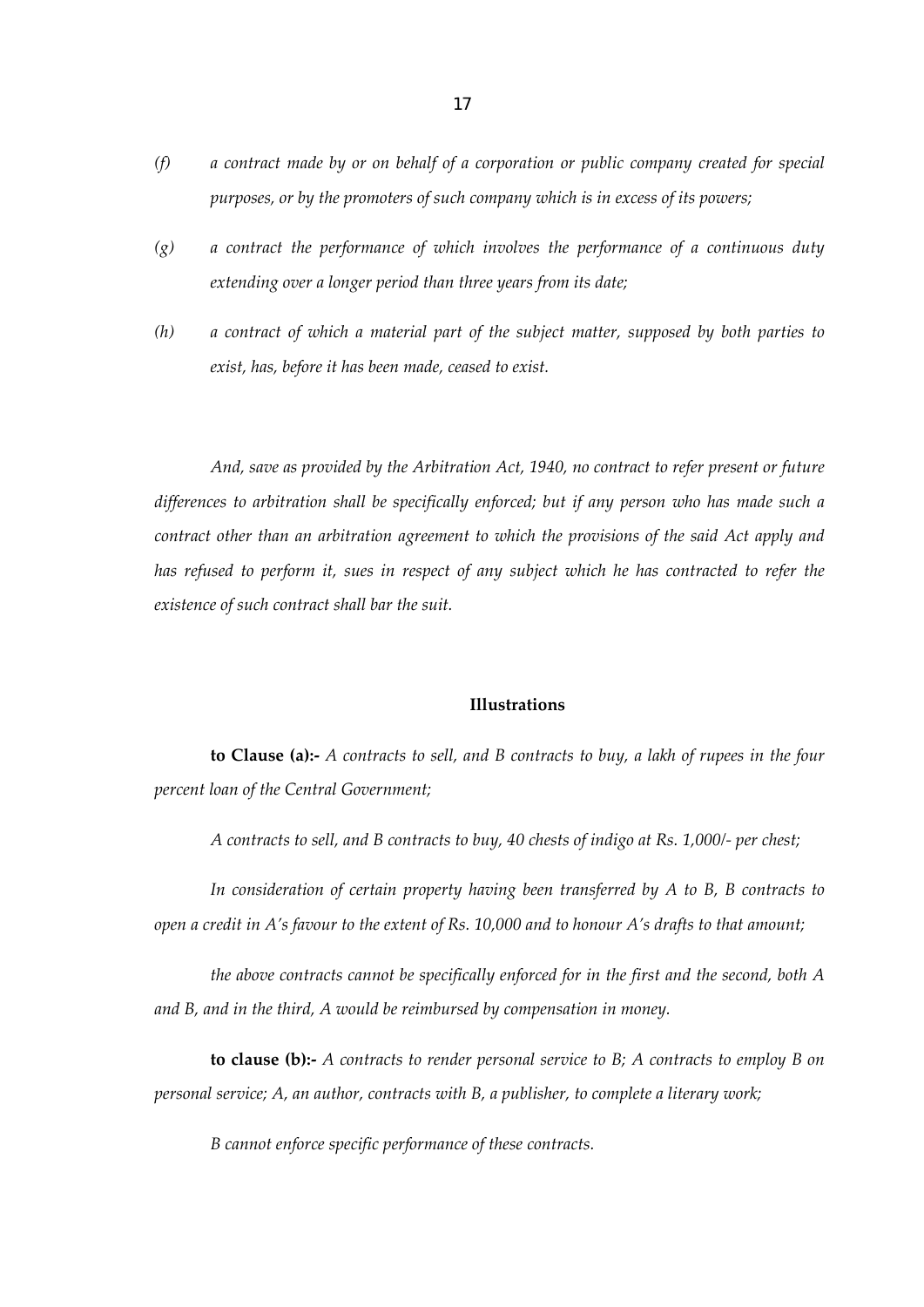*A contracts to buy B's business at the amount of a valuation to be made by two valuers,* one to be named by A and the other by B. A and B, each names a valuer, but before the valuation *is made, A instructs his valuer not to proceed.*

*By a charter‐party entered into in Calcutta between A, the owner of a ship, and B, the* charterer, it is agreed that the ship shall proceed to Rangoon, and there load a cargo of rice and thence proceed to London freight to the paid, one-third on arrival at Rangoon, and two-thirds on *delivery of the cargo in London.*

*A lets land to B, and B contracts to cultivate it in a particular manner for three years next after the date of the lease;*

*A and B contracts that, in consideration of annual advances to be made by A, B will, for* three years next after the date of the contract, grow particular crops on the land in his possession *and deliver them to A when cut and ready for delivery.*

A contracts with B that in consideration of Rs. 1000/- to be paid to him by B, he will *paint a picture for B;*

*A contracts with B to execute certain works which the court can superintend;*

*A contracts to supply B with all the goods of a certain class which B may require;*

A contracts with B to take from B a lease of a certain house for a specified term at a specified rent "if the drawing-room is handsomely decorate", even if it is held to have so much *certainty that compensation can be recovered for its breach;*

*A contracts to marry B;*

*the above contracts cannot be specifically enforced.*

**to Clause (c):‐**  *A, the owner of a refreshment room, contracts with B to give him accommodation therefor the sale of his goods and to furnish him with the necessary appliances. A*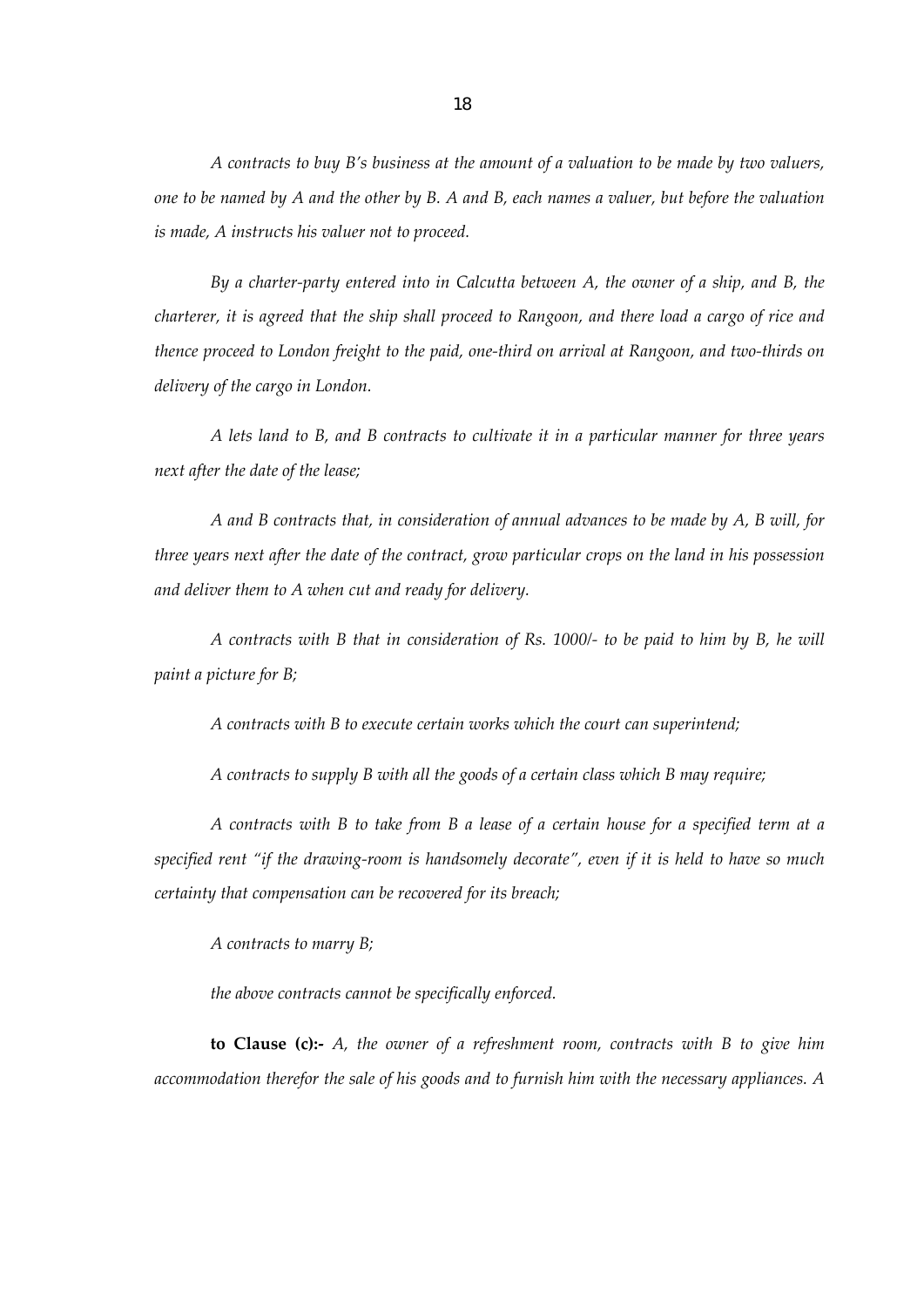*refuses to perform his contract. The case is one for compensation and not for specific performance, the amount and nature of the accommodation and appliances being undefined.*

**to Clause (d):‐** *A and B contract to become partners in certain business, the contract not specifying the duration of the proposed partnership. The contract cannot be specifically performed, for if it were so performed, either A or B might at once dissolve the partnership.*

To Clause (e):- A is a trustee of land with power to lease it for seven years. He enters into a contract with B to grant a lease of the land for seven years, with a covenant to renew the *lease at the expiry of the term. This contract cannot be specifically enforced.*

*The directors of a company have power to sell the concern with the sanction of a general meeting of the shareholders. They contract to sell it without any such sanction. This contract cannot be specifically enforced.*

*Two trustees, A and B, empowered to sell trust property worth a lakh of rupees, contract* to sell it to  $C$  for Rs. 30,000/- The contract is so disadvantageous as to be a breach of trust.  $C$ *cannot enforce its specific performance.*

*The promoters of a company for working mines contract that the company, when formed, shall purchase certain mineral property. They take no proper precautions to ascertain the value of such property and in fact agree to pay an extravagant price therefor. They also stipulate that the vendors shall give them a bonus out of the purchase money. This contract cannot be specifically enforced.*

**to Clause (f):‐**  *A company existing for the sole purpose of making and working a railway contract for the purchase of a piece of land for the purpose of erecting a cotton mill thereon. This contract cannot be specifically enforced.*

to Clause (g):- A contracts to let for twentyone year to B the right to use such part of a *certain railway made by A as was upon B's land and that B should have a right of running carriages over the whole line on certain terms and might require A to supply the necessary*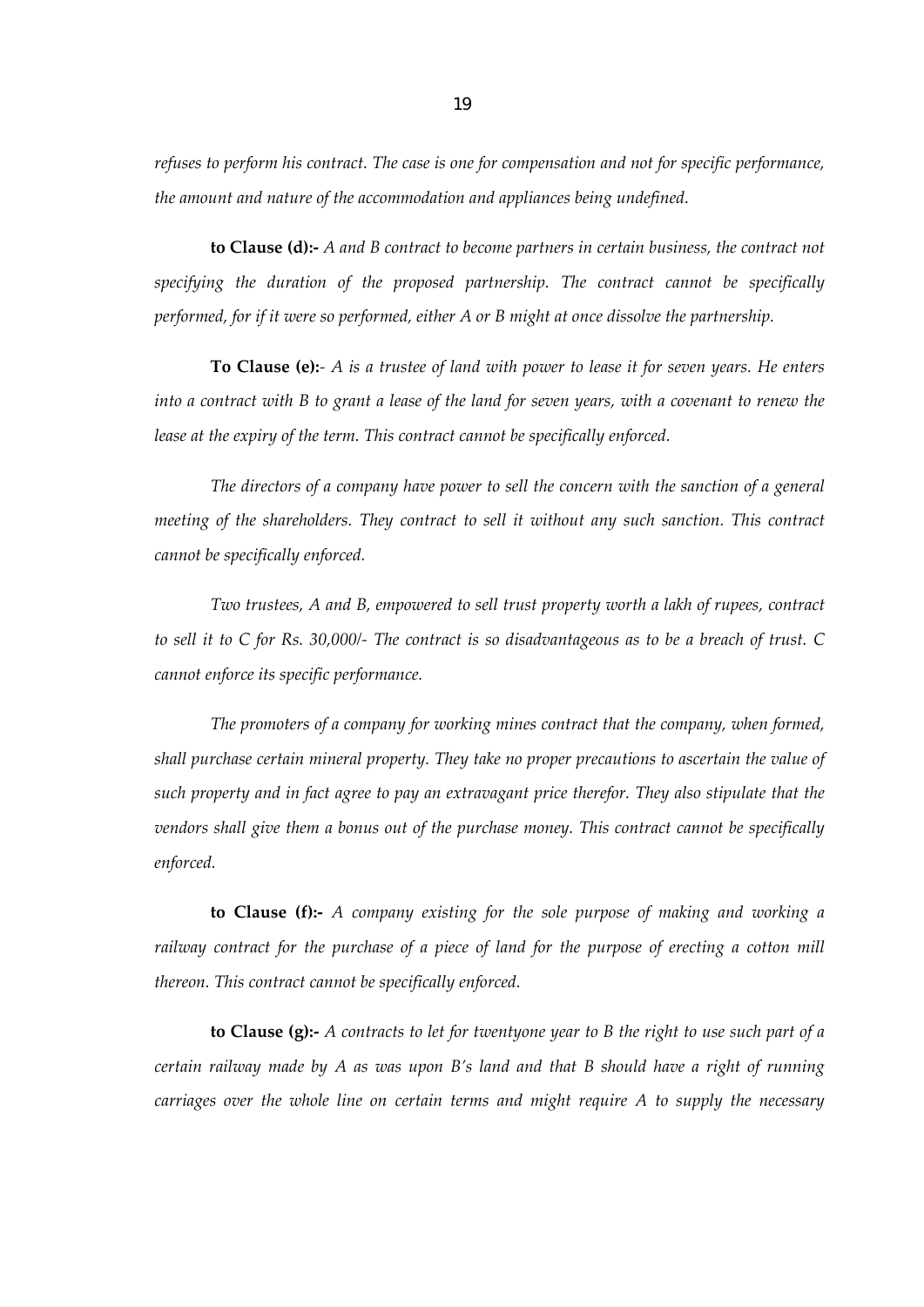*engine‐power and that A should, during the term, keep the whole railway in good repair. Specific performance of this contract must be refused to B.*

to Clause (h):- A contracts to pay an annuity to B for the lives of  $C$  and  $D$ . It turns out that, at the date of the contract, C though supposed by A and B to be alive was dead. The contract *cannot be specifically performed***."**

- **42.** It is pointed out that clause (b) of Section 21 was akin to the current Section 14(1)(b). The illustration corresponding to Section 21 (b) of the 1877 Act excluded contracts to render personal service from the purview of specific enforcement. As such, the said illustration was the justification for the line of decisions of the Supreme Court as well as High Courts as to there being a bar to a suit for specific performance of contracts of the nature of personal service.
- **43.** Since the said illustration was removed from the 1963 Act, it is argued that there remains no justification for precluding civil courts from taking up suits for specific performance of contracts of a personal nature. The only embargo in that regard, as stipulated in Section 21(b) of the 1877 Act itself shorn of the illustration, as well as in Section 14(1)(b) of the 1963 Act, both of which refer to contracts which run into minute or numerous details or so dependent on the personal qualifications or volition of the parties or otherwise from its nature are such that the court cannot enforce specific performance of their material terms.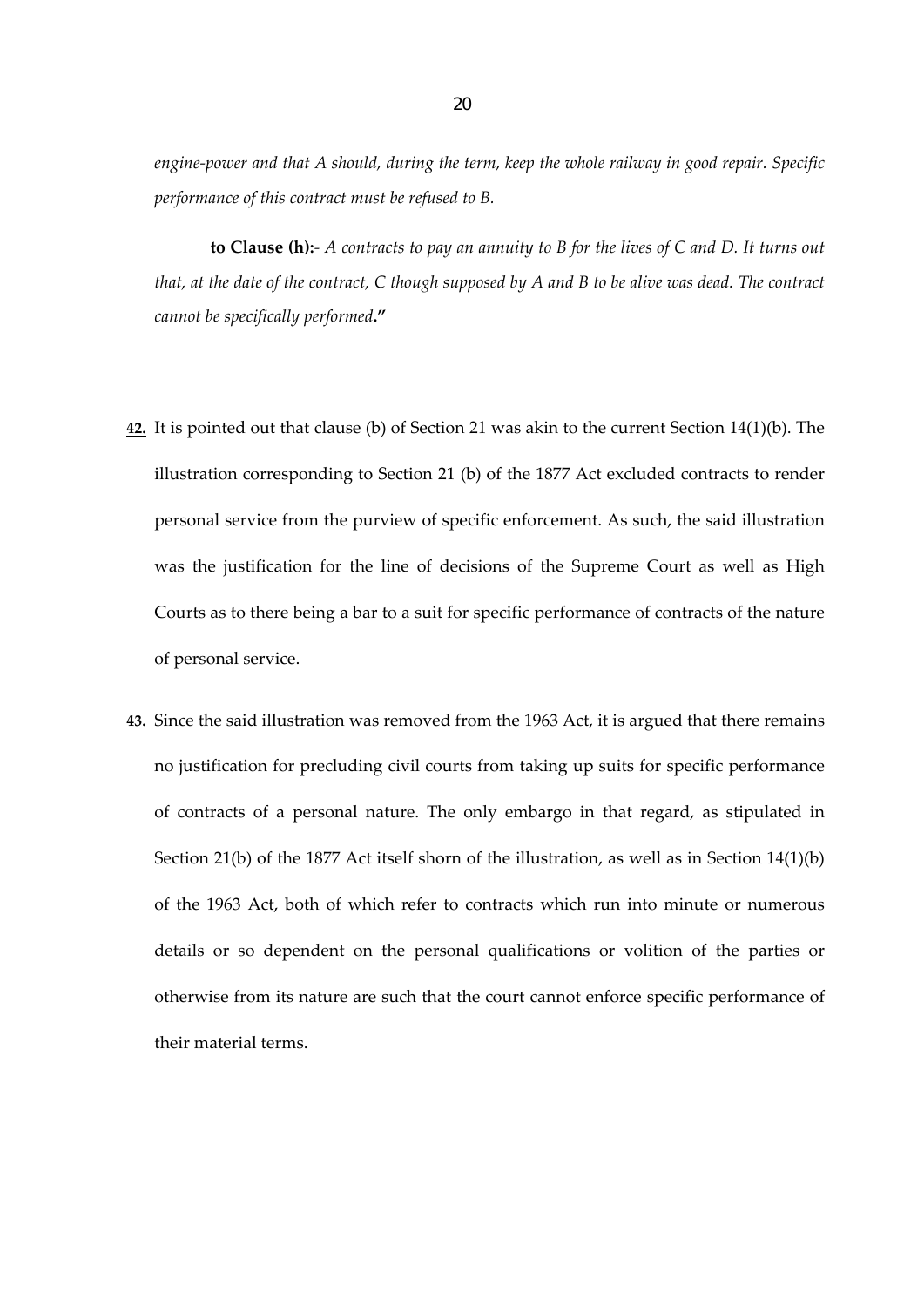- **44.** Hence, the test would be whether the present contract fell within the contemplation of Section 14 (1) (b) of the 1963 Act.
- **45.** It is argued that the office of the Bishop is not one which is either dependent on personal qualification or runs into minute or numerous details which cannot be enforced specifically by the court. As regards volition, the concept of 'master-servant' relationship is now obsolete and neither legally nor socially a tenable concept. It is argued that the length or condition of the post of a Bishop is not dependent on the whims or volition of the petitioner but is guided by the constitution of the Church, which has a statutory flavour.
- **46.** Learned counsel for the opposite party highlights the opinion of Justice P.N. Bhagwati in *(1976) 2 SCC 58 [Executive Committee of Vaish Degree College, Shamli and others vs. Lakshmi Narain and others],* which opened up the concept of 'personal service'*.* Justice Bhagwati observed in the said judgment that such concept sprang from the illustration to clause (b) of Section 21 of the Specific Relief Act, 1877 which had been omitted in the Specific Relief Act, 1963. The effect of such omission might be a point requiring consideration some day by the Supreme Court, in the opinion of Justice Bhagwati. It was observed by His Lordship that the rationale behind the principle that law frowns on specific enforcement of a contract of personal service was stated in the *Locus Classicus of Fry, L.J. in De Francesco vs. Barnum,* where it was observed that for his own part, Lord Justice Fry should be very unwilling to extend decisions the effect of which was to compel persons who are not desirous of maintaining continuous personal relations with one another to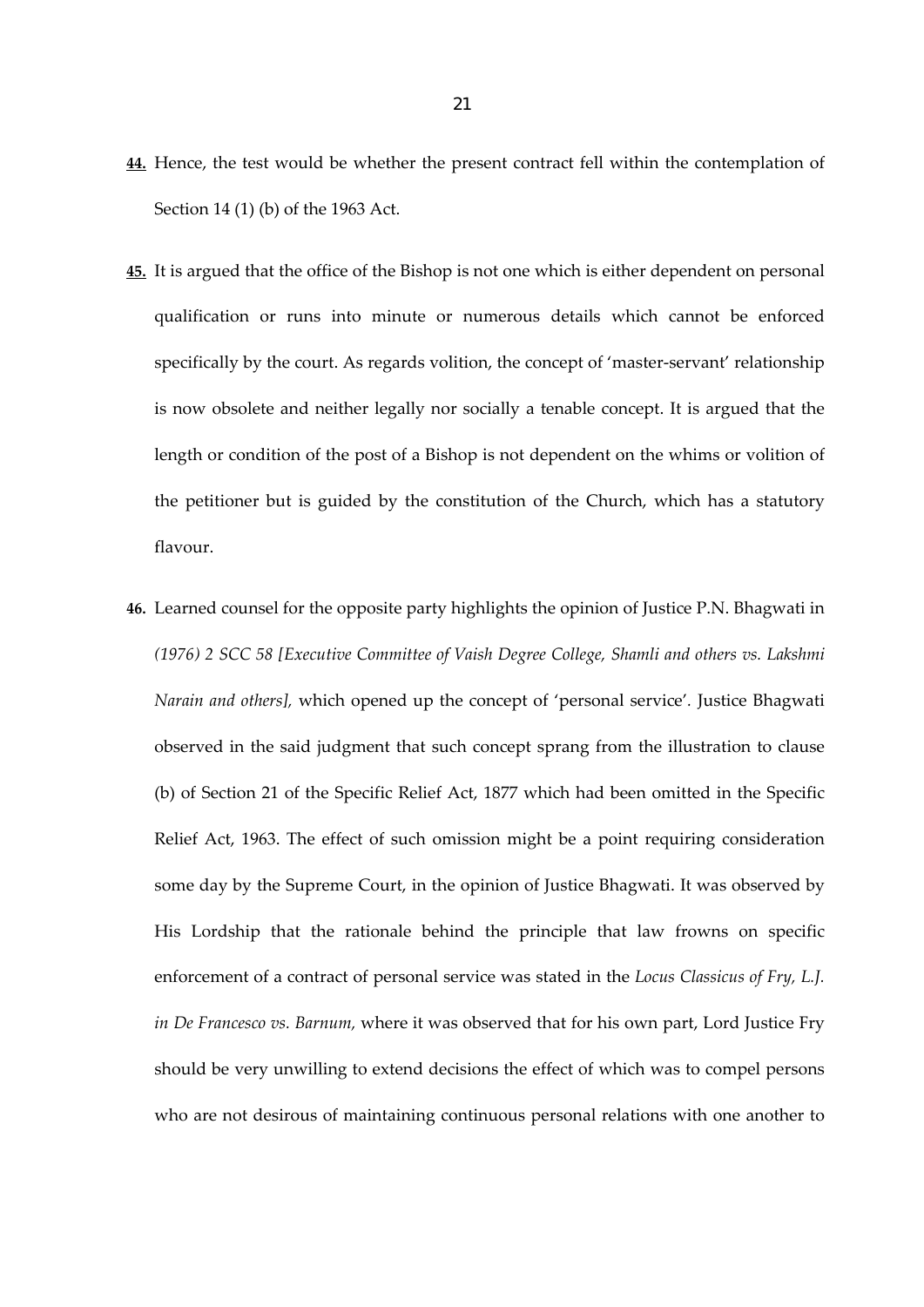continue those personal relations. His Lordship had a strong impression and a strong feeling that it was not in the interest of making that the rule of specific performance should be extended to such cases. His Lordship thought that the courts were bound to be jealous, lest they should turn contracts of service into contracts of slavery; and therefore, speaking for himself, His Lordship should lean against the extension of the doctrine of specific performance and injunction in such a manner.

**47.** This rationale obviously, according to Justice Bhagwati, could have application only where the contract of employment was a contract of personal service involving personal relations. It could have little relevance to conditions of employment in modern largescale industry and enterprise or statutory bodies or where there is professional management of impersonal nature. It was difficult to regard the contract of employment in such case as a contract of personal service, save in exceptional cases. There was no reason, according to Justice Bhagwati, why specific performance should be refused in cases of this kind where the contract of employment did not involve a relationship of personal character. It must be noted that all these doctrines of contract of service as personal, non‐assignable, unenforceable, and so on grew up in an age when the contract of service was still frequently a "personal relation" between the owner of a small workshop or trade or business and his servant. The conditions had now vastly changed and those doctrines had to be adjusted and reformulated in order to suit needs of changing society. We cannot doggedly hold fast to those doctrines which correspond to the social realities of an earlier generation far removed from ours. We must rid the law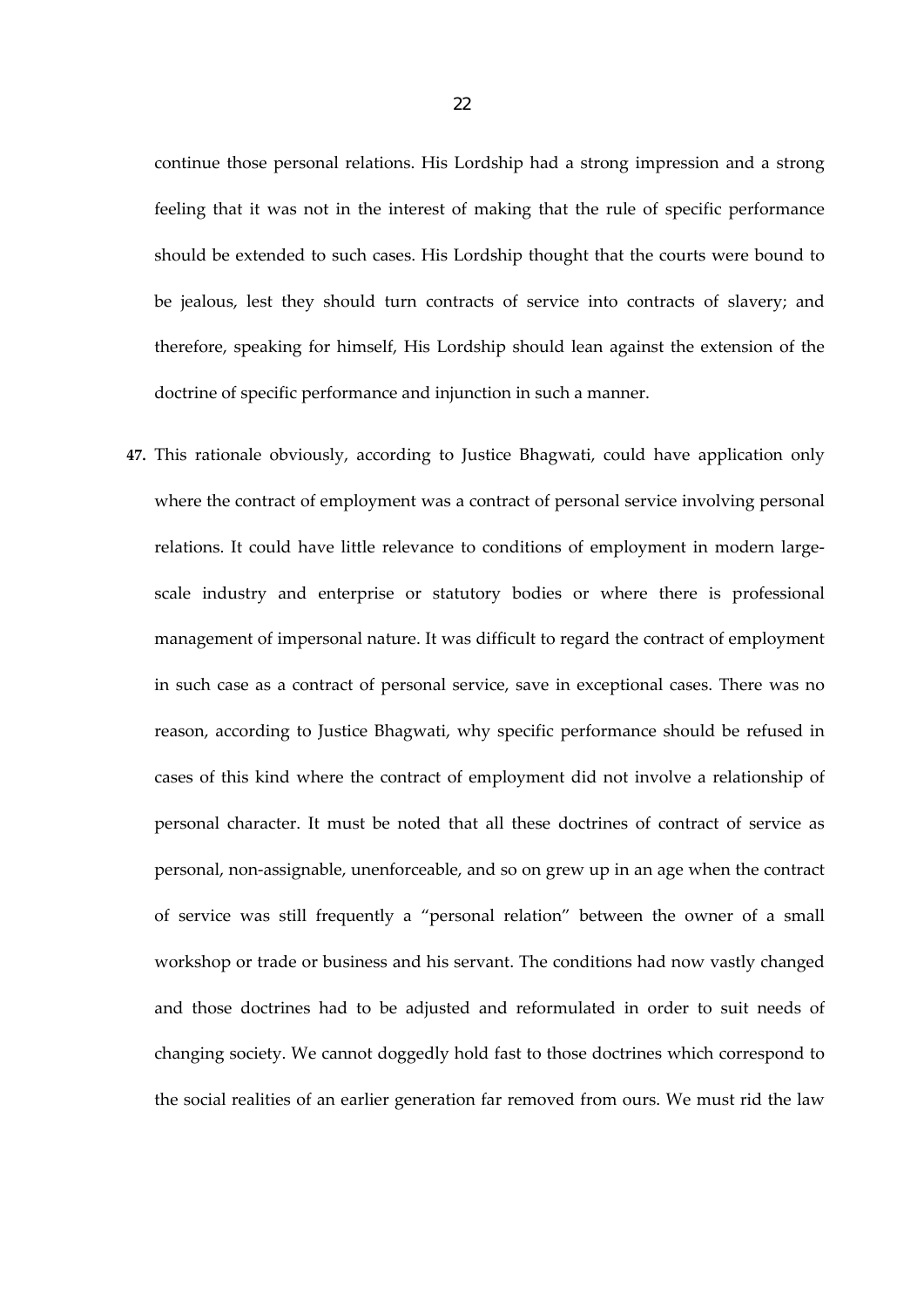of all these anachronistic doctrines and bring it in accord "with the felt necessities of the time", observed Justice Bhagwati.

- **48.** Justice Bhagwati raised an important question: for whom it would be worse and for whom it would be better. Where, in a country like ours, large numbers of people are unemployed and it is extremely difficult to find employment, an employee who is discharged from service may have to remain without means of subsistence for a long period of time. Damages equivalent to one or two months' wages would be poor consolation to him. They would be wholly insufficient to sustain him during the period of unemployment following upon his discharge. The provision for damages for wrongful termination of service was adequate at a time when an employee could without difficulty find other employment within the period of reasonable notice for which damages were given to him. But in conditions prevailing in our country, damages are a poor substitute for reinstatement: they fall far short of the redress which the situation requires. To deny reinstatement to an employee by refusing specific performance in such a case would be to throw him to the mercy of the employer: it would enshrine the power of wealth by recognizing the right of the employer to fire an employee by paying him damages which the employer could afford to throw away but which would be no recompense to the employee.
- **49.** It is submitted by learned counsel for the opposite party on the basis of the aforesaid observations of Justice Bhagwati that it was high time to do away with the concept of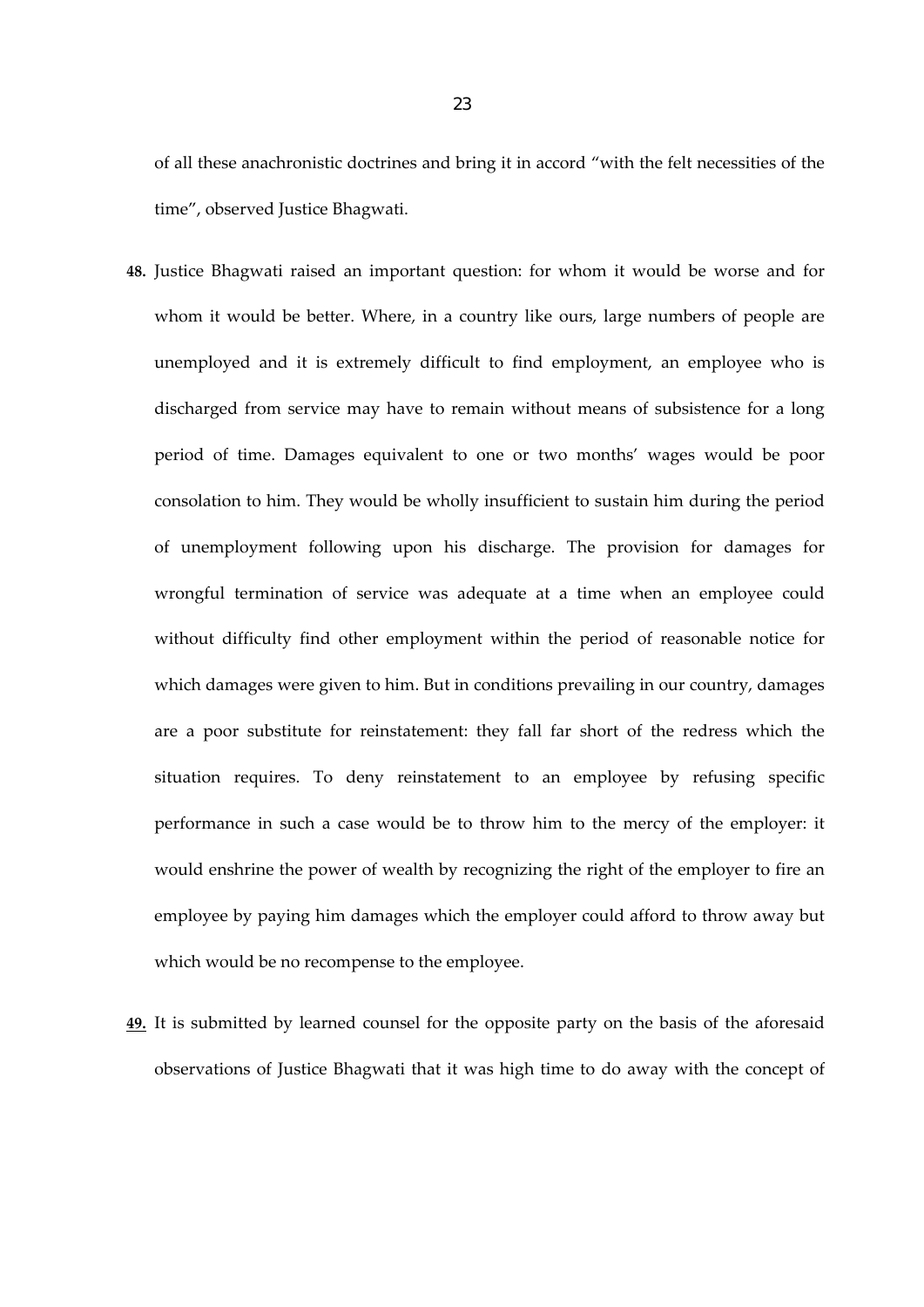personal service being a bar to specific performance, since there was no master and servant relationship in vogue in most cases, in particular in the case at hand.

- **50.** Learned counsel for the opposite party places reliance on a judgment reported at *1969 (2) SCC 838 [Executive Committee, U.P. Warehousing Corporation vs. Chandra Kiran Tyag]*, wherein the scope for consideration pertained to a declaration relating to continuity of service. The said judgment quoted *Viscount Kilmuir*, *L.C.* in distinguishing a case from the ordinary master and servant case. It was observed that since the removal of the plaintiff's name from the register was in law a nullity, it was not a straightforward relationship of master and servant. Normally and apart from the intervention of statute, there would never be a nullity in terminating an ordinary contract of master and servant. But, since the said case was concerned with a statutory scheme of employment giving the dock worker a status, the concept of master‐servant relationship could not be invoked and the order of termination was treated to be void, not being in accordance with the statute.
- **51.** It was held that when a statutory status is given to an employee and there had been a violation of the provisions of the statute while terminating the services of such an employee, the latter would be eligible to get the relief of a declaration that the order was null and void. As such, it is argued by the opposite party that when there is a statutory status/flavour, the contract could not be one of personal service. In the present case, it is argued, the service of the Bishop was governed by the provisions of the constitution of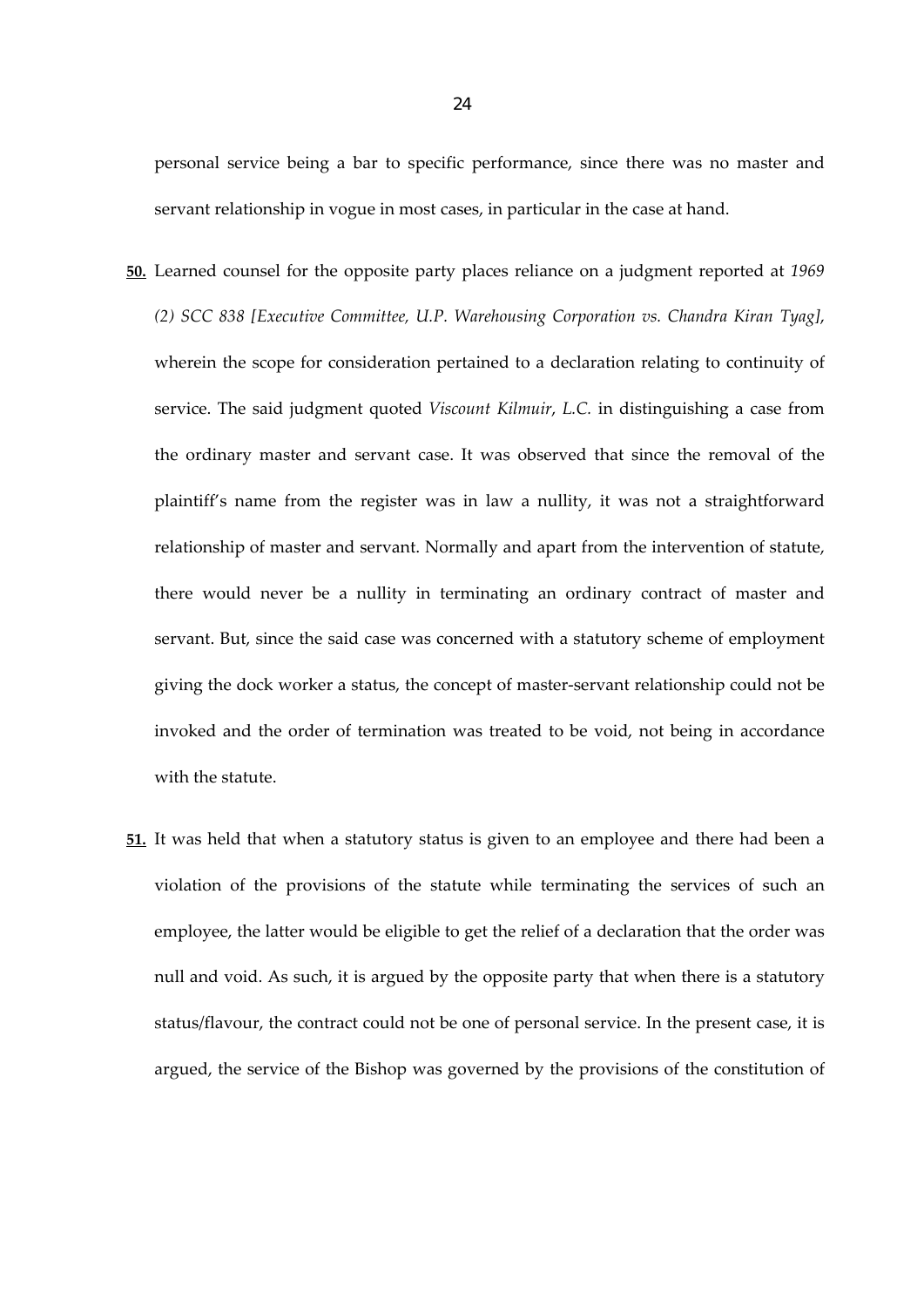the Church and as such there was no master and servant relationship simpliciter between the petitioner and the opposite party.

- **52.** Learned counsel next cites a decision reported at *(2018) 9 SCC 672 [Mathews Mar Koorilos (Dead) and another vs. M. Pappy (Dead) and another],* wherein it was held, on the basis of previous decisions therein, that the constitution of the Malankara Orthodox Syrian Church was enforceable and the only method to change the management was to amend the Constitution of 1934 in accordance with law. It was not open to the Parish Churches to even frame bye‐laws in violation of the provisions of the constitution. The prime jurisdiction with respect to the temporal, ecclesiastical and spiritual administration of the Malankara Church was held to be vested with the Malankara Metropolitan and other authorities appointed by it.
- **53.** It is argued that a similar supremacy ought to be attributed to the constitution of the petitioner. The constitution was evolved and adopted over a long period of time and was as much historical as having a statutory status.
- **54.** Learned counsel for the opposite party submits that the classical view, as laid down in the decision reported at *AIR 1956 SC 404 [Shambu Nath Mehra vs. State of Ajmer]*, was that an illustration does not exhaust the full content of the section but equally it can neither curtail nor expand its ambit. However, the other end of the spectrum has since been reached by general judicial opinion, particularly as reflected in the decision reported at (*1996) 8 SCC 128 [Dr. Mahesh Chand Sharma vs. Raj Kumari Sharma (Smt) and others].* It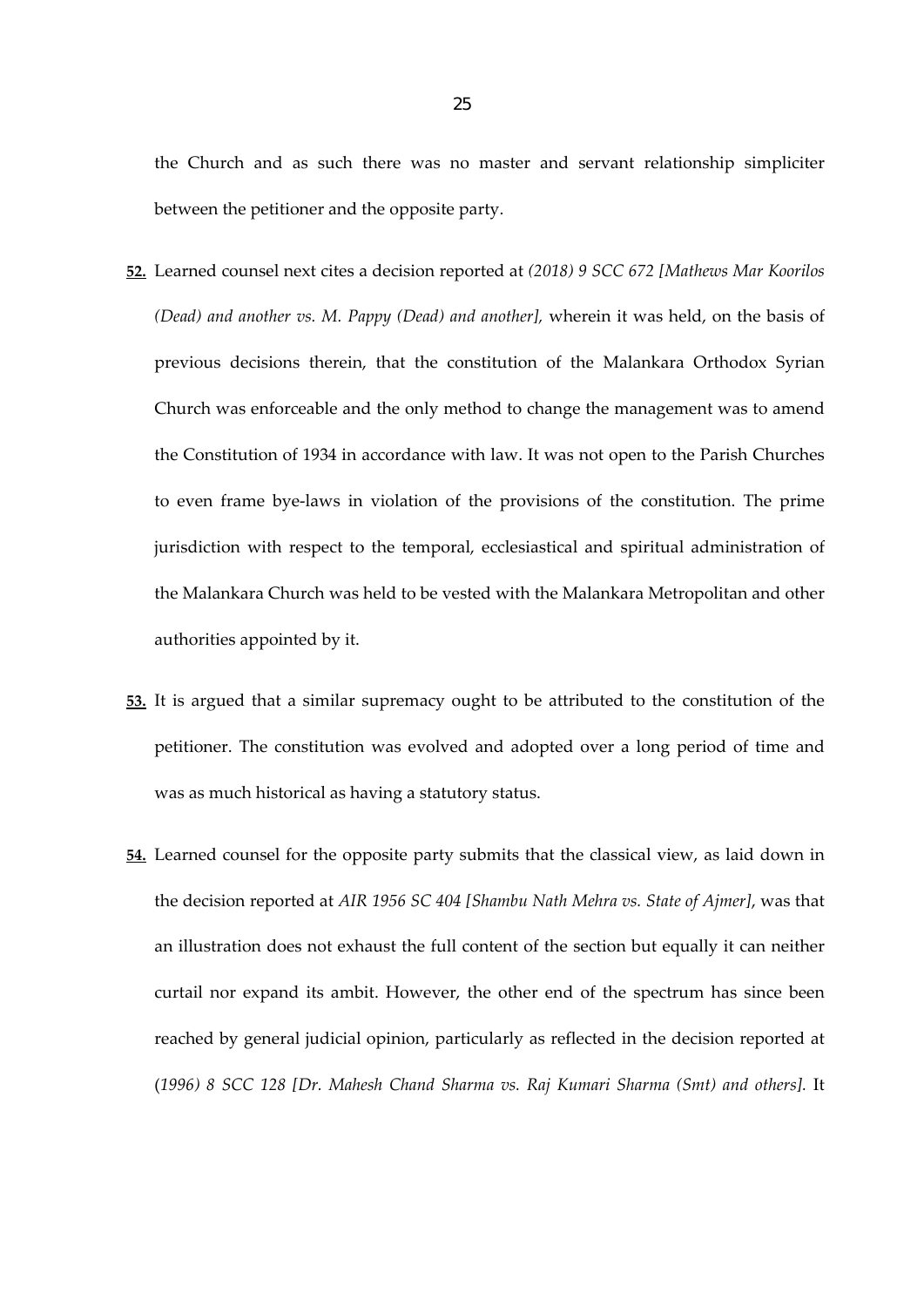was held in the said judgment that not only are illustrations to the section parts of the section but they help to elucidate the principle of the section.

- **55.** With reference to Odgers' Construction of Deeds and Statutes (Fifth Edition), learned counsel submits that it was not the general practice to append illustrations to sections of British Acts of Parliament. Indian and Colonial laws were, however, full of them. In the said context, it was also quoted from the Straits Settlements Ordinance (III of 1893), which generally corresponds to the Indian Evidence Act, in the construction of the Evidence Ordinance it was the duty of a court of law to accept, if it can be done, the illustrations given as being both of relevance and value in the construction of the text. The illustrations should in no case be rejected because they did not square with ideas, possibly derived from another system of jurisprudence as to the law with which they or the sections deal and it would require a very special case to warrant their rejection on the ground of their assumed repugnancy to the sections themselves. It would be the very last resort of construction to make any such assumption. The great usefulness of the illustrations, which have, although not part of the sections, been expressly furnished by the legislature as helpful in the working and application of the statute, should not be thus impaired.
- **56.** In support of the proposition that the Specific Relief Act is a procedural law, learned counsel for the opposite party cites a judgment reported at *(2007) 7 SCC 125 [Adhunik Steels Ltd. vs. Orissa Manganese and Minerals (P) Ltd.].*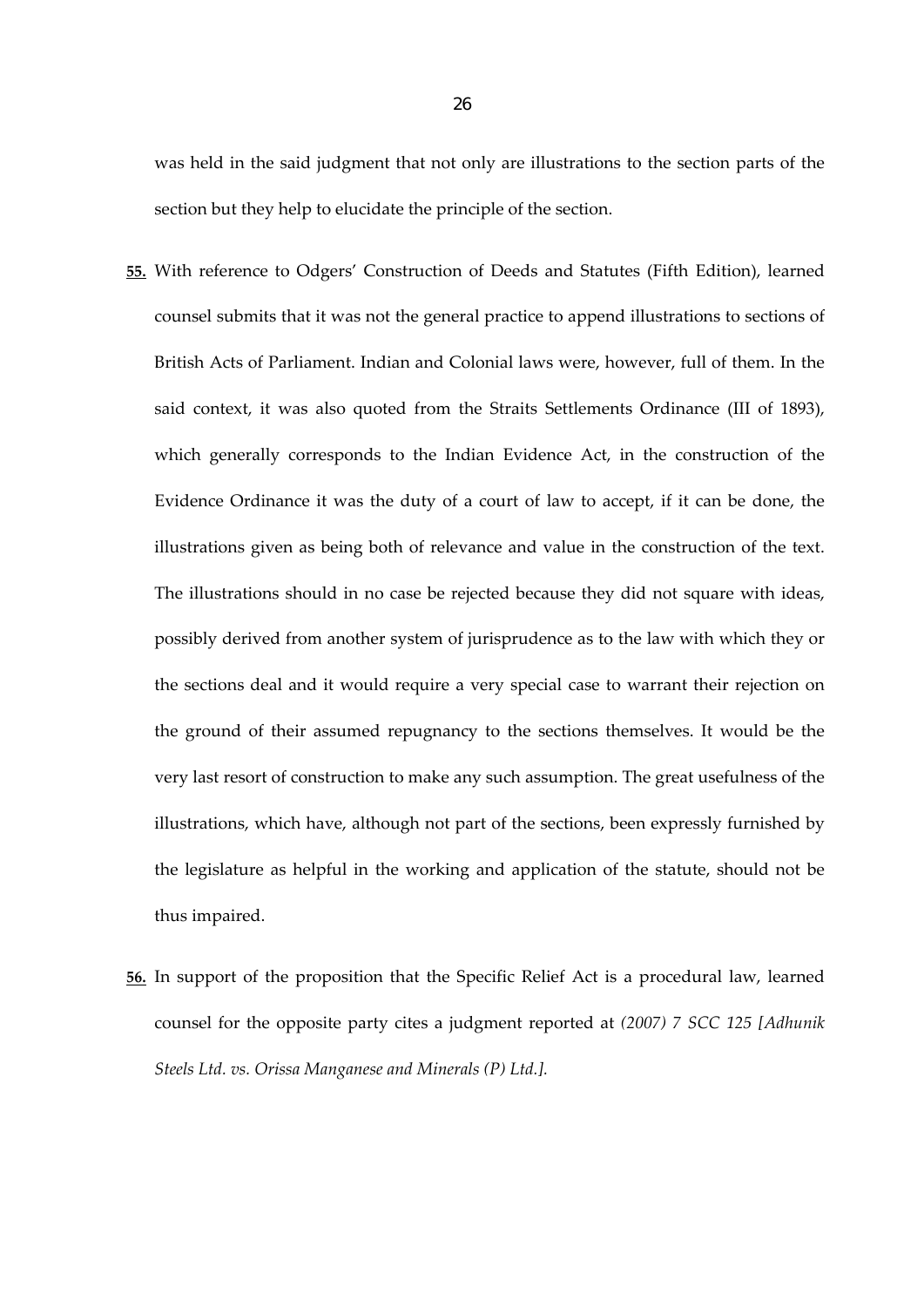- **57.** Learned counsel also cites a decision reported at *AIR (30) 1943 Cal 417 [Moulvi Ali Hossain Mian and others vs. Rajkumar Haldar and others],* where a Full Bench of this court held in similar line, as to the Specific Relief Act, 1877 embodying what in essence was adjective law and that the substantive law must be looked for elsewhere.
- **58.** Placing the provisions of Section 14, as amended, by the Specific Relief (Amendment) Act, 2018, which came into effect from October 1, 2018, learned counsel argues that volition is no longer a yardstick to preclude a suit for specific performance and as such the legal bar argued by the petitioner falls flat.
- **59.** In reply, learned senior counsel for the petitioner argues that the terms 'election' and 'consecration' are not special and are mere precursors to an appointment of a Bishop. Such formalities cannot change the character of appointment of the Bishop, particularly in view of the specific admission in the plaint and the provisions of the constitution, which admittedly governs the service, which indicate that the appointment of the Bishop is squarely an employment in the nature of personal contract.
- **60.** The constitution of the petitioner does not have a statutory flavour and is not a statute by any stretch of imagination. Even the provision of the age of superannuation is not there in the constitution itself but only a decision of the Executive Committee, subject to discretion of the members of the Committee. The CNI (petitioner) is not a statutory body and as such the exceptions to the rule of preclusion of specific performance do not apply at all. It is argued by learned senior counsel that the concept of the bar in cases of personal service was reiterated by the Supreme Court in several judgments, which were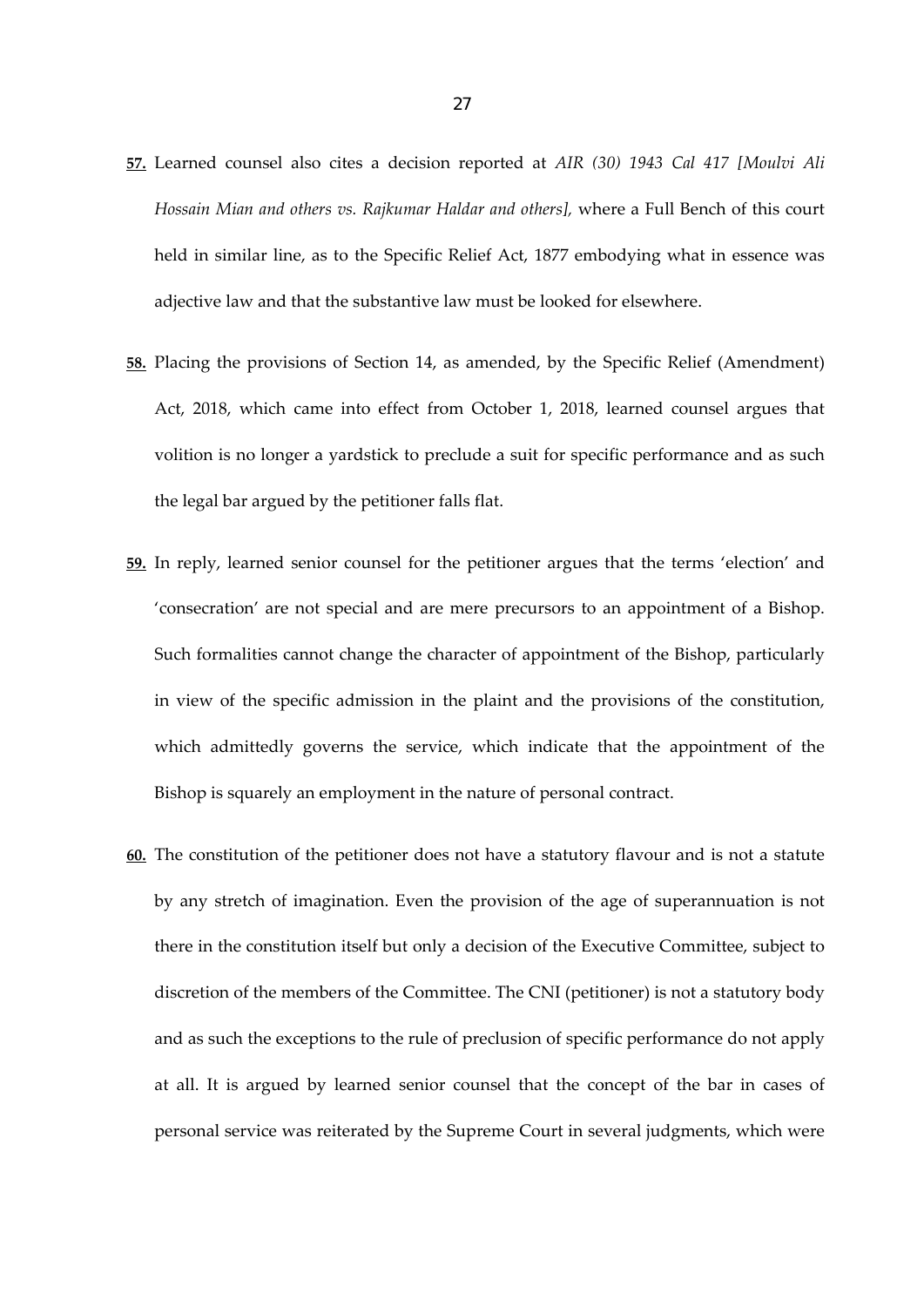cited and were recorded in the impugned order. As such, it cannot now be argued that the observations of justice Bhagwati, which did not lay down the law but merely pondered on the question of the nature of personal service, took away the binding effect of the plethora of judgments in the field, which reiterate that contracts of personal nature could not be specifically enforced, even under Section 14 (1) (b) of the 1963 Act.

- **61.** As such, learned senior counsel for the petitioner argues that the plaint of the present suit ought to have been rejected outright.
- **62.** The questions which fall for consideration in the present case are as follows:
- (i) Whether a declaratory suit in respect of a contract of personal service is barred under Section 14 (1) (b) of the 1963 Act;
- (ii) Whether the appointment of the opposite party as a Bishop by the petitioner was a contract of personal service;
- (iii) Whether the 2018 amendment to the Specific Relief Act, 1963 (hereinafter referred to as "the 1963 Act") is applicable to the present case;
- (iv) Whether the plaint should be rejected in the instant case due to bar of law or nondisclosure of cause of action.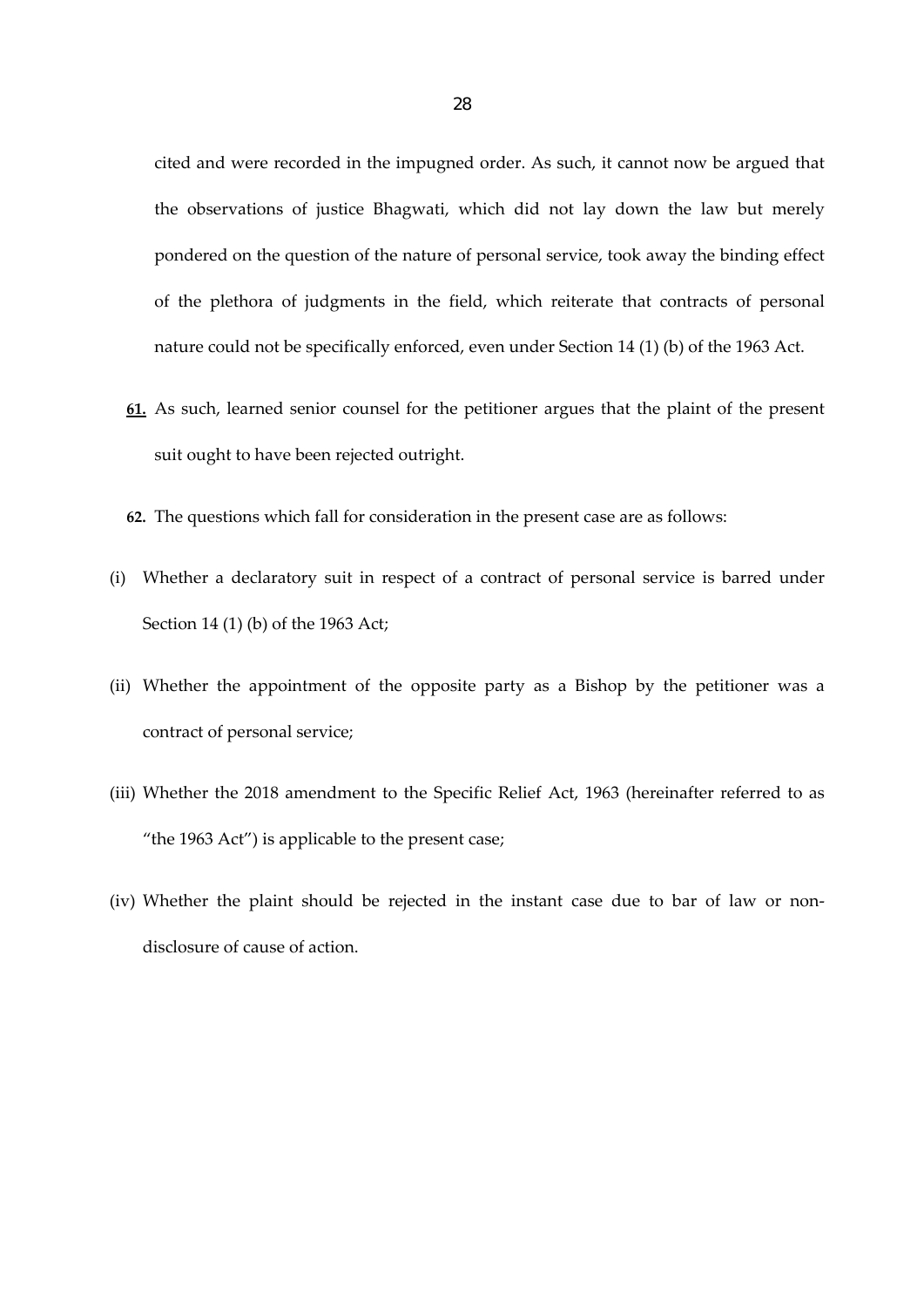- **63.** Taking up the first question first, learned counsel for the opposite party raised an interesting question as to the effect of absence of the illustration to Section 21 (b) of the 1877 Act, which was the forerunner of Section 14 (1) (b) of the 1963 Act, in the latter Act.
- **64.** It is rightly argued that the expressions "contracts to render personal service" and "contracts to employ on personal service" were apparently the basis of the line of judgments, including the three‐judge Bench decision of the Supreme Court in *(1976) 2 SCC 58*, which held that contracts of a personal nature were not specifically enforceable.
- **65.** The majority view of Khanna and Fazal Ali, JJ in the said judgment iterated that a contract of personal service cannot ordinarily be specifically enforced and a court normally would not give a declaration that the contract subsists and the employee, even after having been removed from service, can be deemed to be in service against the will and consent of the employer. The rule was held to be subject to the three well recognized exceptions –

(i) where a public servant is sought to be removed from service in contravention of the provisions of Article 311 of the Constitution of India;

(ii) where a worker is sought to be reinstated on being dismissed under the Industrial Law; and

(iii) where a statutory body acts in breach or violation of the mandatory provisions of the statute.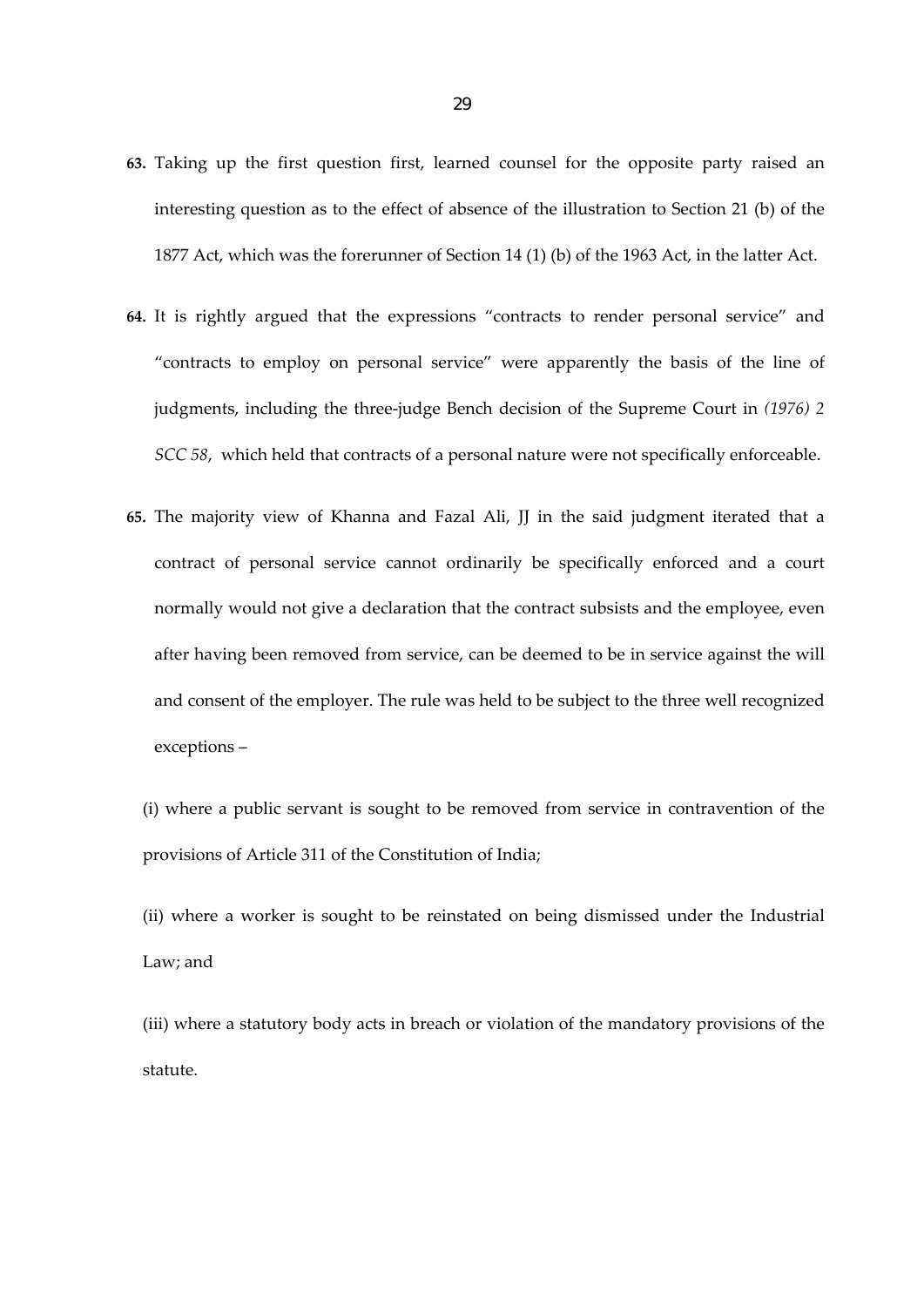- **66.** Bhagwati, J, however, while agreeing with the final order proposed by the majority in the Bench, gave his own reasons for reaching that conclusion. His Lordship, while doing so, expressed doubts as to the effect of the omission of the illustration to Section 21 (b) of the 1877 Act in Section 14 of the 1963 Act, hinting that the basis of the principle that a contract of employment cannot be specifically enforced was that ordinarily it is a contract of personal service and, as pointed out in the first illustration to clause (b) of Section 21 of the 1877 Act, a contract of personal service cannot be specifically enforced.
- **67.** His Lordship further went on to observe that this rationale can have application only where the contract of employment is a contract of personal service "involving personal relations" and it can have little relevance to conditions of employment in modern largescale industry and enterprise or statutory bodies or public authorities where there is professional management of impersonal nature. It was held that these doctrines grew up in an age when the contract of service was still frequently a "personal relation" between the owner of a small workshop or trade or business and his servant. The conditions have now vastly changed and these doctrines have to be adjusted and reformulated in order to suit needs of a changing society. As per Bhagwati, J, we cannot doggedly hold fast to these doctrines which correspond to the social realities of an earlier generation far removed from ours and we must rid the law of these anachronistic doctrines and bring it in accord "with the felt necessities of the time".
- **68.** The three exceptions formulated by the majority of the bench were held by Bhagwati, J not to be exhaustive. The expression 'statutory body' used in the third exception, as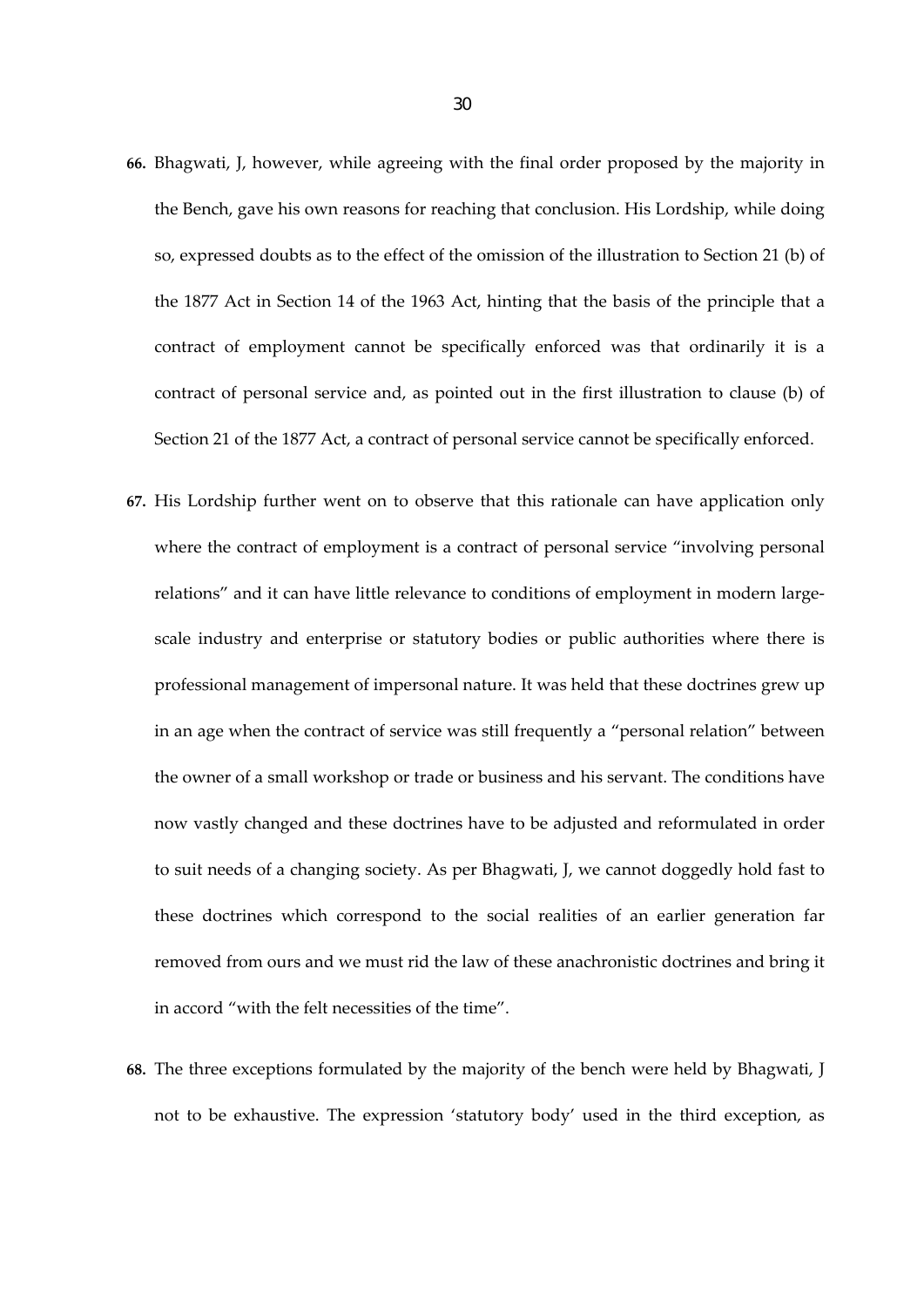indicated above, was held by His Lordship to be not only a body or authority created by statute but even a body or authority created under a statute.

- **69.** It is interesting to note that the majority of the Bench, while holding the same, explained that a statutory body must be created under the statute and owes its existence to the statute. This is distinct from an institution which is not created by or under a statute but is governed by certain statutory provisions for the proper maintenance and administration of the institution. The adoption of certain statutory provisions by itself is not sufficient to clothe the institution with a statutory character. The institution must owe its very existence to a statute which would be the fountainhead of its powers. The question in such cases to be asked is, if there is no statute would the institution have any legal existence. If the answer is in the negative, then undoubtedly it is a statutory body, but if the institution has a separate existence of its own without any reference to the statute concerned but is merely governed by the statutory provisions it cannot be said to be a statutory body.
- **70.** The majority view principle above was reiterated in *Pearlite Liners (P) Ltd. (supra)*. However, the two-judge bench factored in that there were no written terms of contract and, in the absence of any term prohibiting transfer, the disobedience of the employee in that regard amounted to insubordination, raising the possibility of termination of service, which decision was held to rest purely within the discretion of the management. It was also held that an employer cannot be forced to take an employee with whom relations have reached a point of complete loss of faith between the two.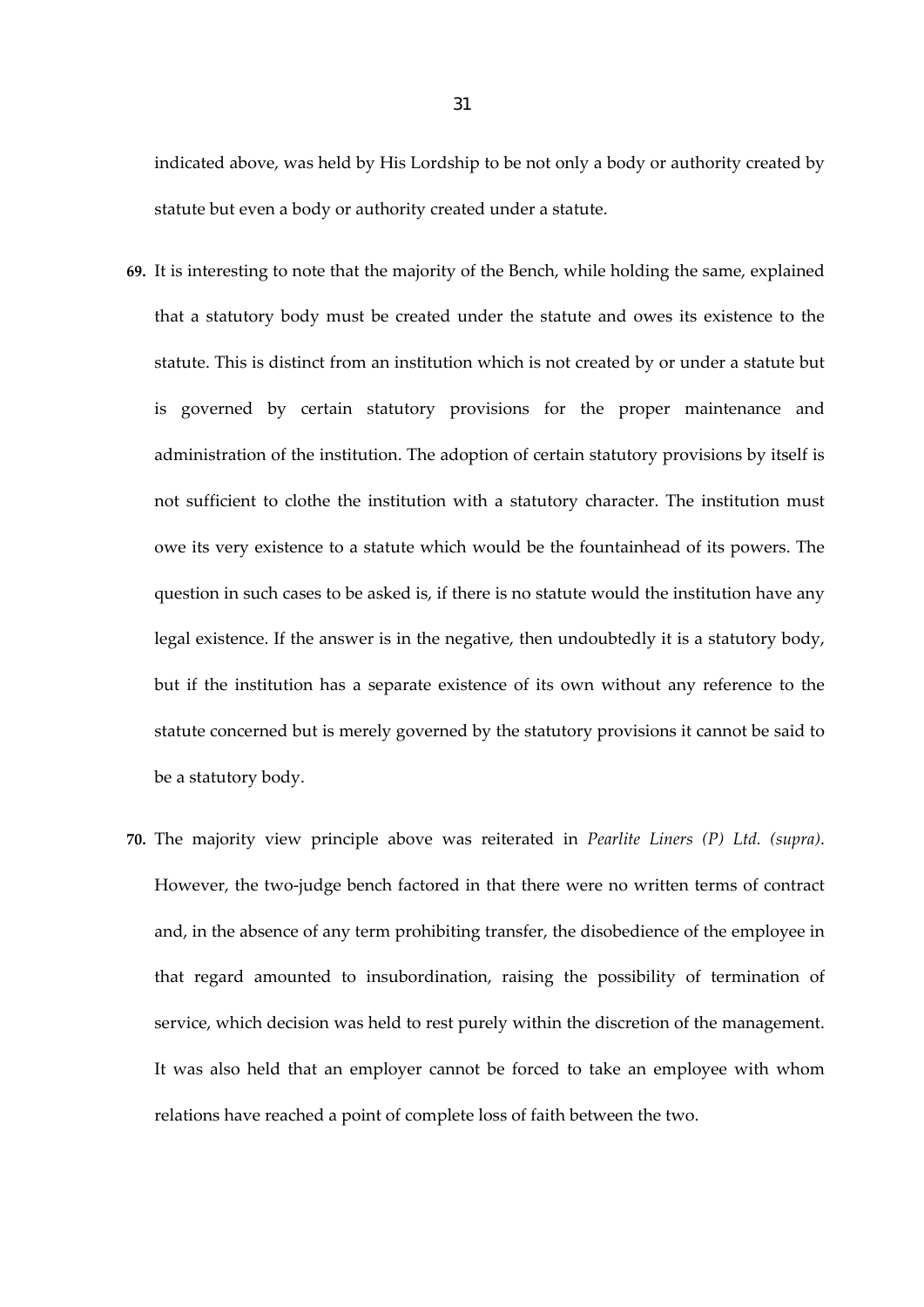- **71.** In *State Bank of India & Ors. v. S.N. Goyal [(2008) 8 SCC 92]*, cited in the court below, where again the principle was reaffirmed, the two-judge bench held that where the relationship of master and servant is purely contractual, it is well‐settled that a contract of personal service is not specifically enforceable.
- **72.** In *Nandganj Sihori Sugar Co. Ltd., Rae Bareli & Anr. v. Badri Nath Dixit & Ors.* , reported at *(1991)3 SCC 54* and cited in the court below, the same principle was repeated, but with the usual rider, courts do not 'ordinarily' interfere in case of contracts of a 'personal character'. A repetition of the principle also found place in another judgment cited in the trial court, reported at *(2011) 13 SCC 99 (Secretary, A.P.D. Jain Pathshala & Ors. v. Shivaji Bhagwat More & Ors.)*, based on *Vaish Degree College v. Lakshmi Narain (supra)*.
- **73.** The common thread of the above judgments is that the contract must be of a personal character and there must be a "master‐servant" relationship between the parties.
- **74.** The doubt raised by Bhagwati, J, as discussed above, ought also to be taken into consideration in the context of social dynamics, as depicted graphically in His Lordship's comments in *Vaish Degree College v. Lakshmi Narain (supra)*, in conjunction with the caveats in the subsequent judgments, that for the bar to operate, the relationship must be of master and servant and the contract must be of a 'personal nature'. In *Pearlite (supra)*, the insubordination of the employee was also taken into consideration.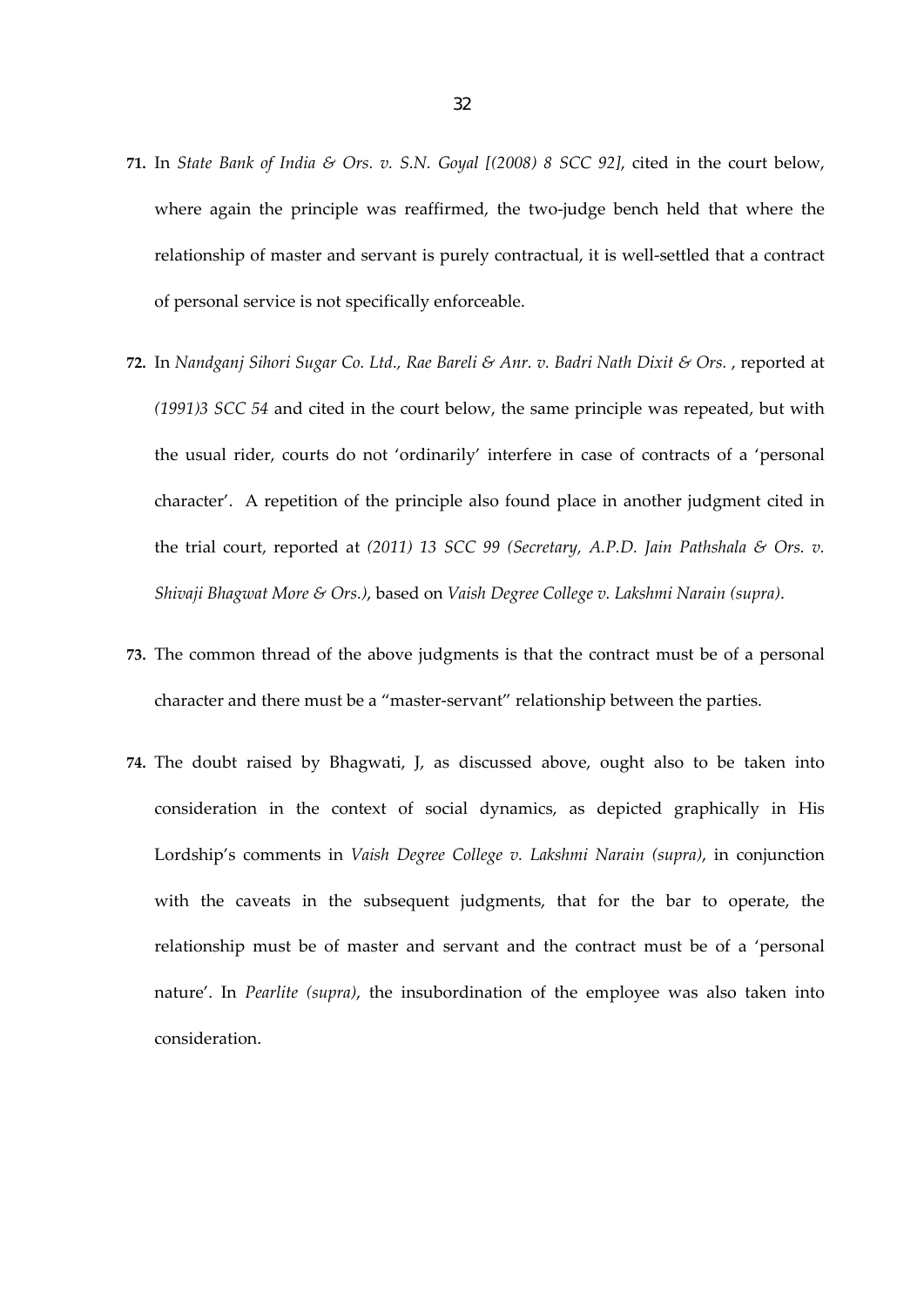- **75.** Keeping in view the deletion of the Illustrations to Section 14 in the 1963 Act, the expression 'personal service' used in subsequent judgments cannot be taken in an unfettered sense but has to be read down and moderated by the expressions 'master and servant relationship' and 'contracts of personal nature'. The language of the parent provision gains more importance in the backdrop of absence of the Illustrations-inquestion.
- **76.** The key terms in Section 14 (1) (b) of the 1963 Act, before the 2018 amendment, in the present context, are "runs into such minute or numerous details", "so dependent on the personal qualifications or volition of the parties" and "or otherwise from its nature is such, that the court cannot enforce specific performance of its material terms".
- **77.** As such, question (i), as formulated above can be answered thus: a declaratory suit in respect of a contract of personal service is barred under Section 14 (1) (b) of the 1963 Act only if it satisfies one or more of the conditions stipulated in Section 14 (1) (b) of the said Act, and not otherwise.
- **78.** To answer question (ii), we need to examine the cardinal characteristics of the appointment of the opposite party as a Bishop by the petitioner.
- **79.** The opposite party himself, in his letter dated August 22, 2018 issued to the Synod of the CNI, liberally used expressions like "continued service", "service stipulations", "tenure of service", "supersession of my service", "extension of service", " retirement" and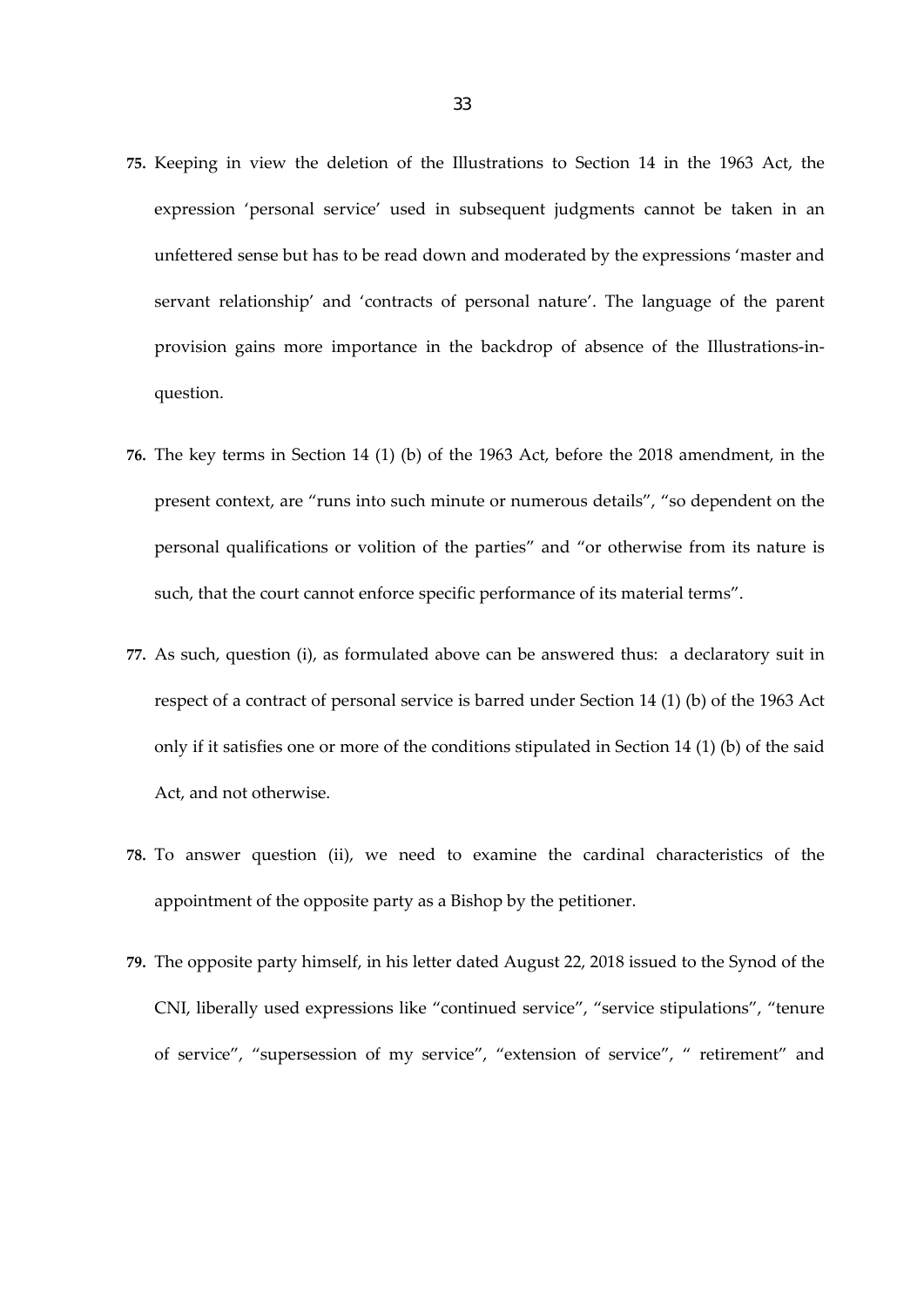relied upon the "legal and legitimate right" vested in an employee to remain in service till the age of superannuation.

- **80.** Clause 14 (a) of Section IV of the constitution of the petitioner vested in the Synod the authority to arrange for the election, appointment, transfer, discipline, suspension, termination of services and retirement of Bishops and Assistant Bishops.
- **81.** Clause 23 of the same Section speaks about salaries of the Diocesan Bishop and other employees appointed by the Synod, their provident funds, superannuation funds and gratuity scheme and/or other emoluments.
- **82.** Clause 7 of Section VII stipulates that the moderator shall grant Bishops leave of absence from their Diocese within the terms and Service Rules for Bishops, as approved by the Executive Committee.
- **83.** Section VIII empowers the moderator to receive letters of resignation from the Bishop and other office bearers of the Synod for action by the Executive Committee and shall inform the Diocese concerned immediately.
- **84.** Clause 10 of Section X empowers the Executive Committee to take necessary action regarding the election, appointment, installation, suspension, termination of services, retirement, resignation and transfer of Diocesan Bishops according to rules framed by it.
- **85.** As such, undoubtedly the Bishop works as an employee of the petitioner and is subject to all rigours and benefits attributable to such employment. The religious hierarchy of the petitioner and the spiritual status of the Bishop in such hierarchy could not be an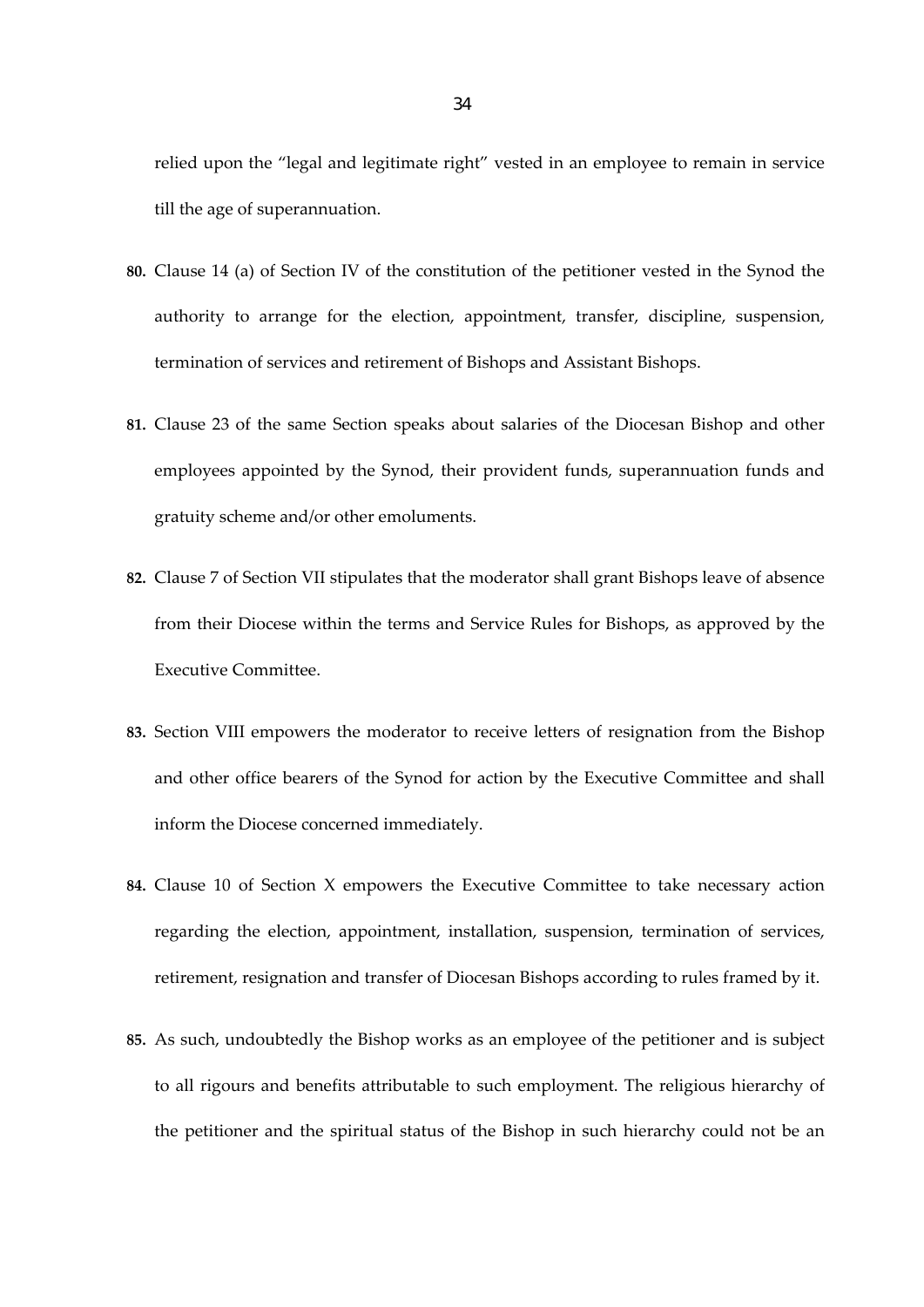indicator of whether the Bishop is an 'employee' of the petitioner or not. The status of the Bishop vis‐à‐vis the petitioner, inasmuch as the former's function at the Church is concerned, is governed by the provisions of the constitution, which admittedly regulates the Bishop's position and the letter of appointment of the Bishop and the communication by the Bishop for extension of his service. Although the said constitution does not have 'statutory flavour' or statutory sanction, it is admittedly the governing charter of the entitlements and duties of the Bishop as an employee, which substitutes the fiat of a 'master' in a master‐servant relationship and makes it mandatory that the constitutional provisions, and not the volition or diktat of the parties, are followed in construing the terms and conditions of service. An additional factor which has to be considered is the body of averments of the opposite party himself in his plaint.

- **86.** The aforesaid documents unerringly indicate that the Bishop was an employee in service of the petitioner. The terms 'installation' and 'consecration' merely comprise of ornamental paraphernalia preceding and attending the appointment of the Bishop, which may have spiritual connotations but have no role to play in construing the nature of the service. The ceremonious nature of such expressions and/or the activities associated therewith cannot be equated with an elevation of the Bishop's post to a pedestal higher than that of an employee.
- **87.** Whatever may be the status of the Bishop in the spiritual hierarchy of the Church, the same cannot be a factor to be considered while deciding the issue at hand.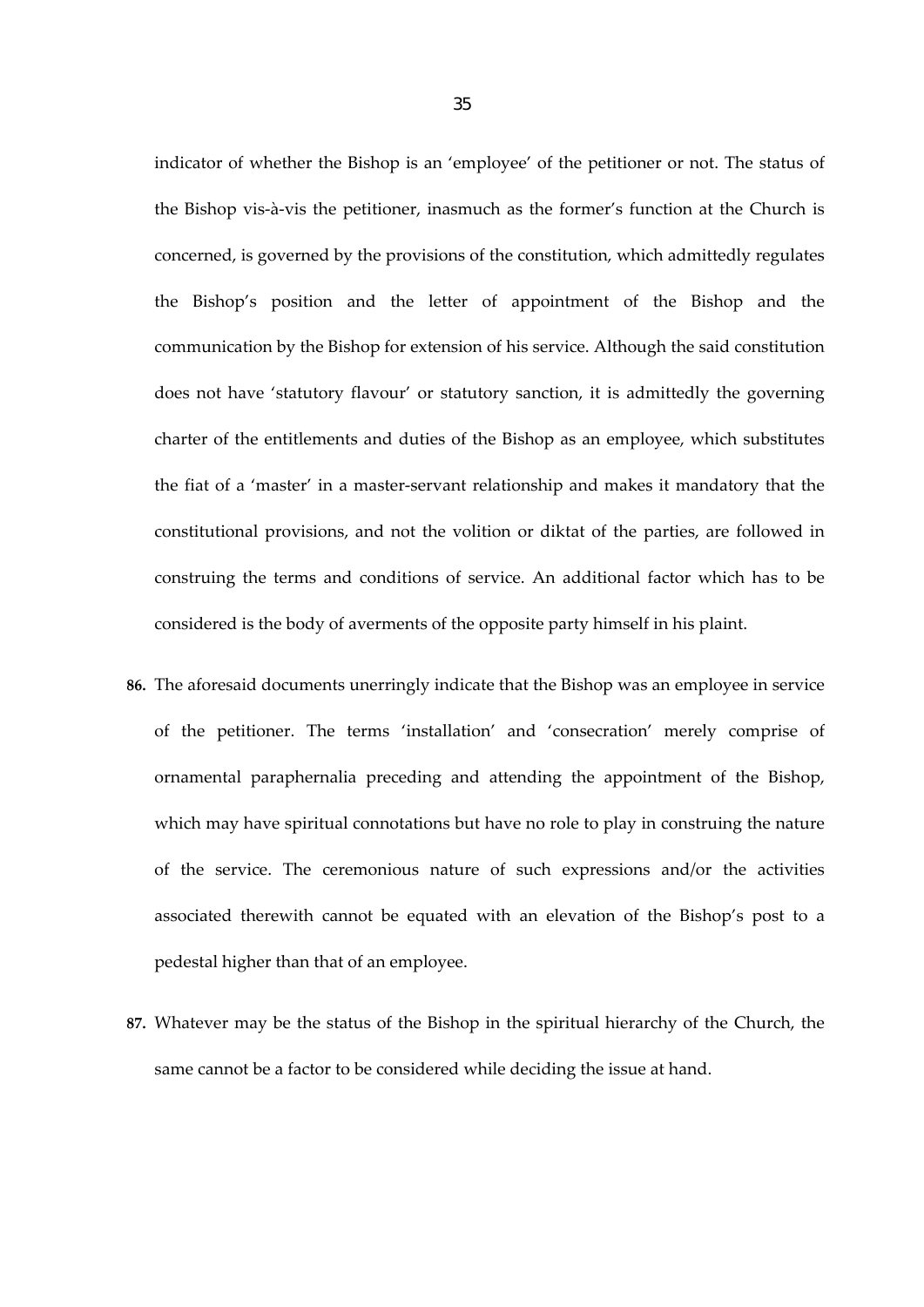- **88.** The question is, whether such service of the Bishop can be labelled as a 'personal service'.
- **89.** In most of the judgments cited by both the sides, before and after coming into force of the 1963 Act, 'personal service' has been qualified by 'master‐servant relationship'. In certain cases, the Supreme Court also considered the recalcitrance of the employee-inquestion to hold that the employer could not be forced to retain such a delinquent in service.
- **90.** As such, not only were the facts of each case relevant considerations, a master‐servant relationship was found to exist in the said cases.
- **91.** The provisions of the constitution of the petitioner, which govern the appointment of the Bishop, contain several indicators that the service was governed by the rules framed, either by the Executive Committee, or the provisions of the constitution itself.
- **92.** The petitioner's argument that since the Executive Committee could decide on the fate of the service of Bishop, there exists a master‐servant relationship between the parties, cannot be accepted. It is not the body of persons comprising the Executive Committee or the petitioner itself (which is, in any event, a juristic person) who decides the fate of the opposite party at their whims. The rules framed by the Executive Committee under the authority granted by the constitution of the petitioner and the provisions of the constitution are the determinants of whether the Bishop's service could be revoked.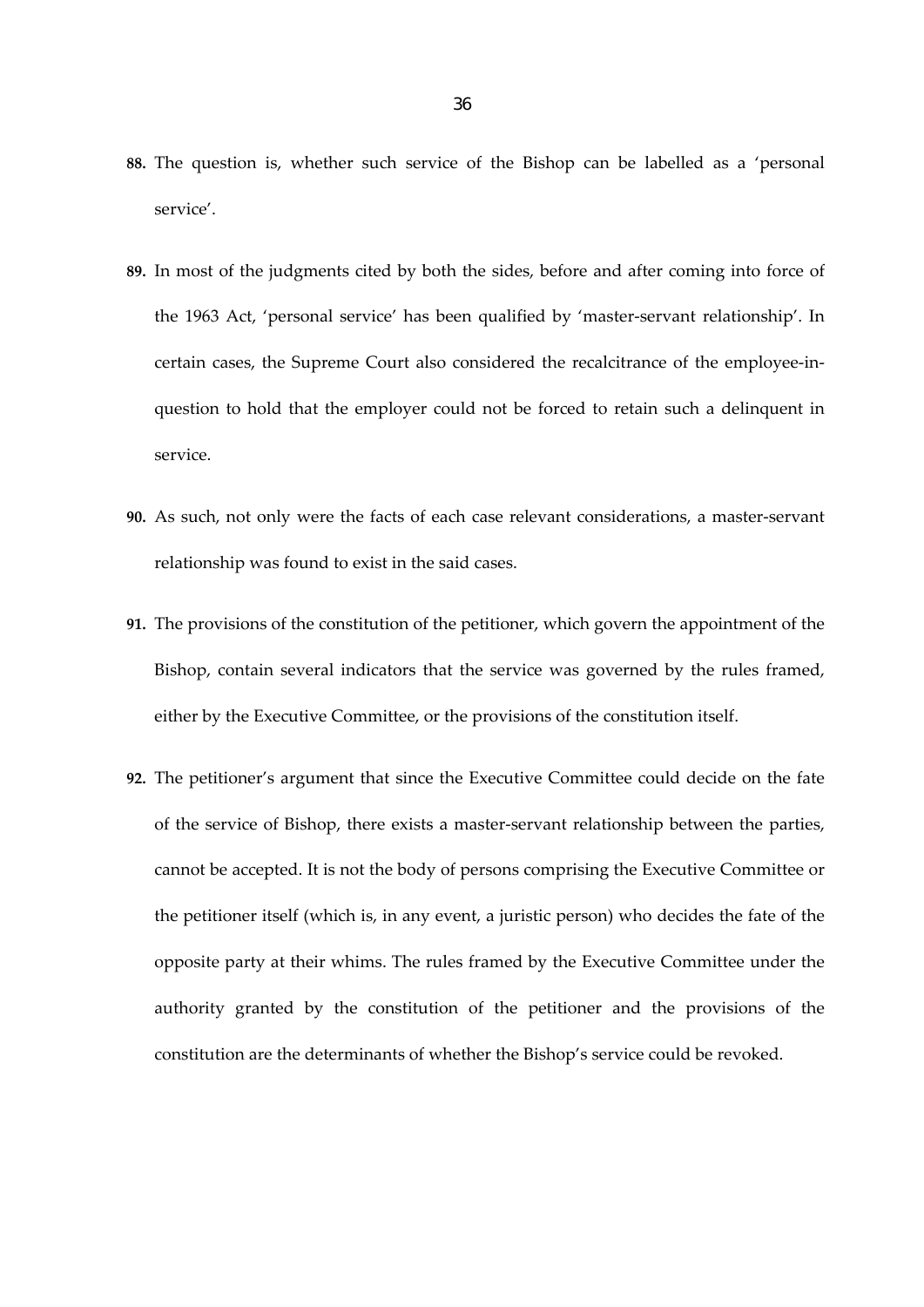- **93.** Although the concept of 'master‐servant relationship' has undergone an evolution with changing times and is now governed by the concept of employer-employee relationship, the element of volition and personal nature of service, as stipulated in Section 14(1)(b) of the 1963 Act and in the cited judgments, have to be taken into account while interpreting the concept of 'personal service'. Despite master‐servant relationship being no longer the whims and fancy of the employer in dealing with the employee as it used to be in the hoary past, there still has to be an ingredient of the volition of the employer and a personal nature of service to invoke the bar stipulated in Section 14(1)(b). Since in the present case, the recalcitrance of the opposite party is not an issue at all, but the bone of contention being the superannuation age of the opposite party, the concepts of masterservant relationship and personal service cannot be imported to define the relationship between the parties.
- **94.** Moreover, the service of the Bishop with the petitioner is not dependent merely on the volition of the parties and the nature of service rendered by the Bishop is not of a personal nature. No personal skill or personal ingredient, exceptional from all other jobs, is present as an element of the Bishop's functions.
- **95.** Although the Bishop is selected on the basis of certain special criteria from a pool of Presbyterians, it is a common order of the day to choose employees, whatever may be their position in the hierarchy of an institution, from a pool of people having certain qualifications. Competence levels vary from employee to employee, as between one Bishop and another, but the same cannot be a decisive factor in attributing a personal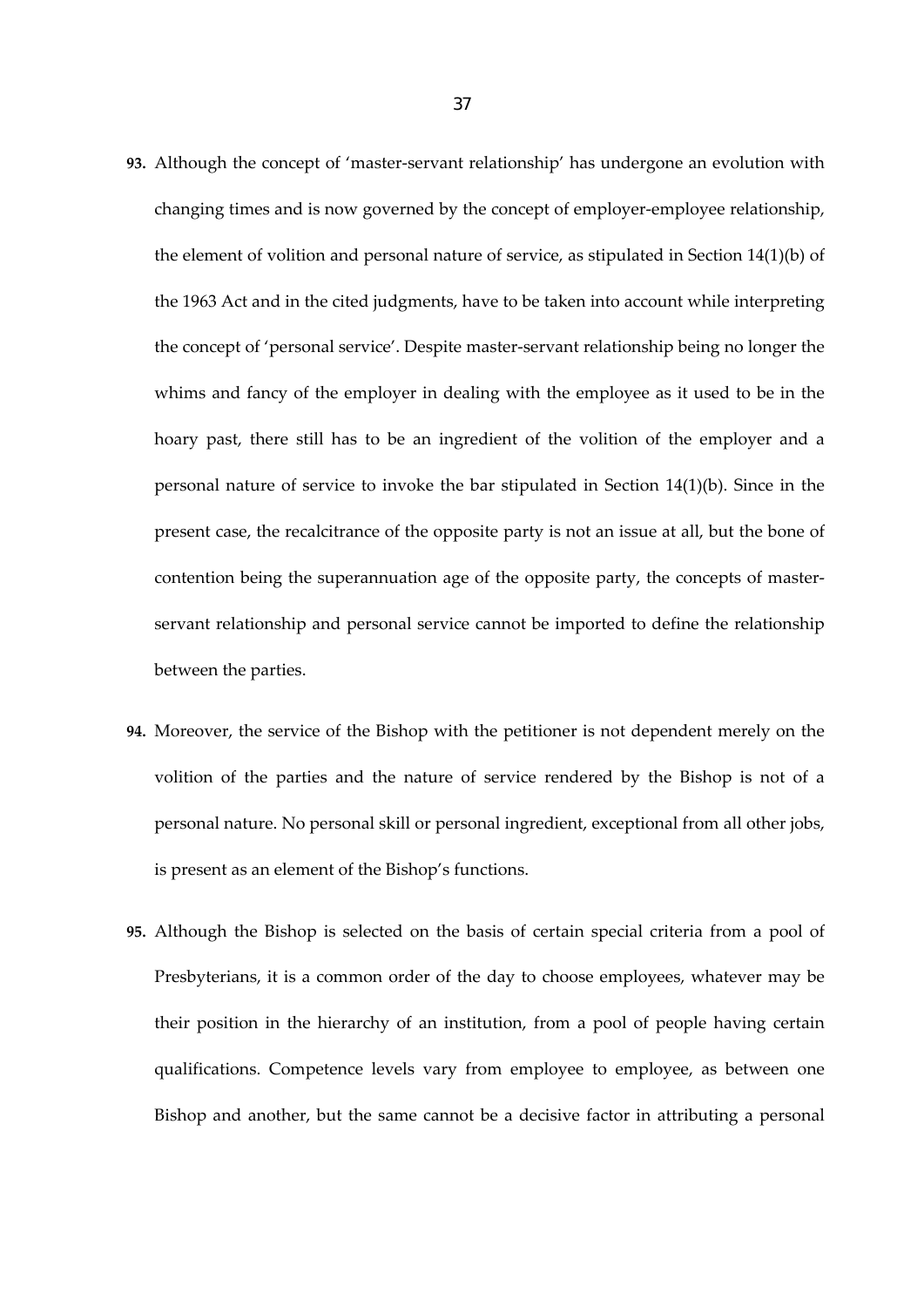ingredient to the post of the Bishop. The nature of job performed by the Bishop is thus not a 'personal service' insofar as the present dispute is concerned.

- **96.** However, a word of caution has to be incorporated here, as to the interpretation of personal service not being a uniform concept in case of employment. The various components of a service which come into play and the nature of the dispute involved in a legal action are the true determinants of whether such component or dispute involves a personal aspect of the service. There can be various shades and components of a job, some being personal in nature and involving the volition of the parties and others governed by the general rules or laws/bye‐laws governing all such employees uniformly. For the former, a job/post can be a 'personal service' while for the latter, not so.
- **97.** As far as the present matter is concerned, as held above, the service of the Bishop is not a personal service as contemplated in the decisions rendered on Section 14(1)(b) of the Specific Relief Act, 1963.
- **98.** Taking up for consideration the third question involved in the present case, the 2018 Amendment to the Specific Relief Act, 1963 came into force from October 1, 2018. The suit was undoubtedly filed prior to the commencement of operation of the Amendment Act. However, a question arises as to the relevant date for ascertaining the applicability of the amendment – the date of filing of the suit or the date of passing of the decree. In the event the date of filing of the suit was the relevant date, the 2018 Amendment would not be applicable to the present case.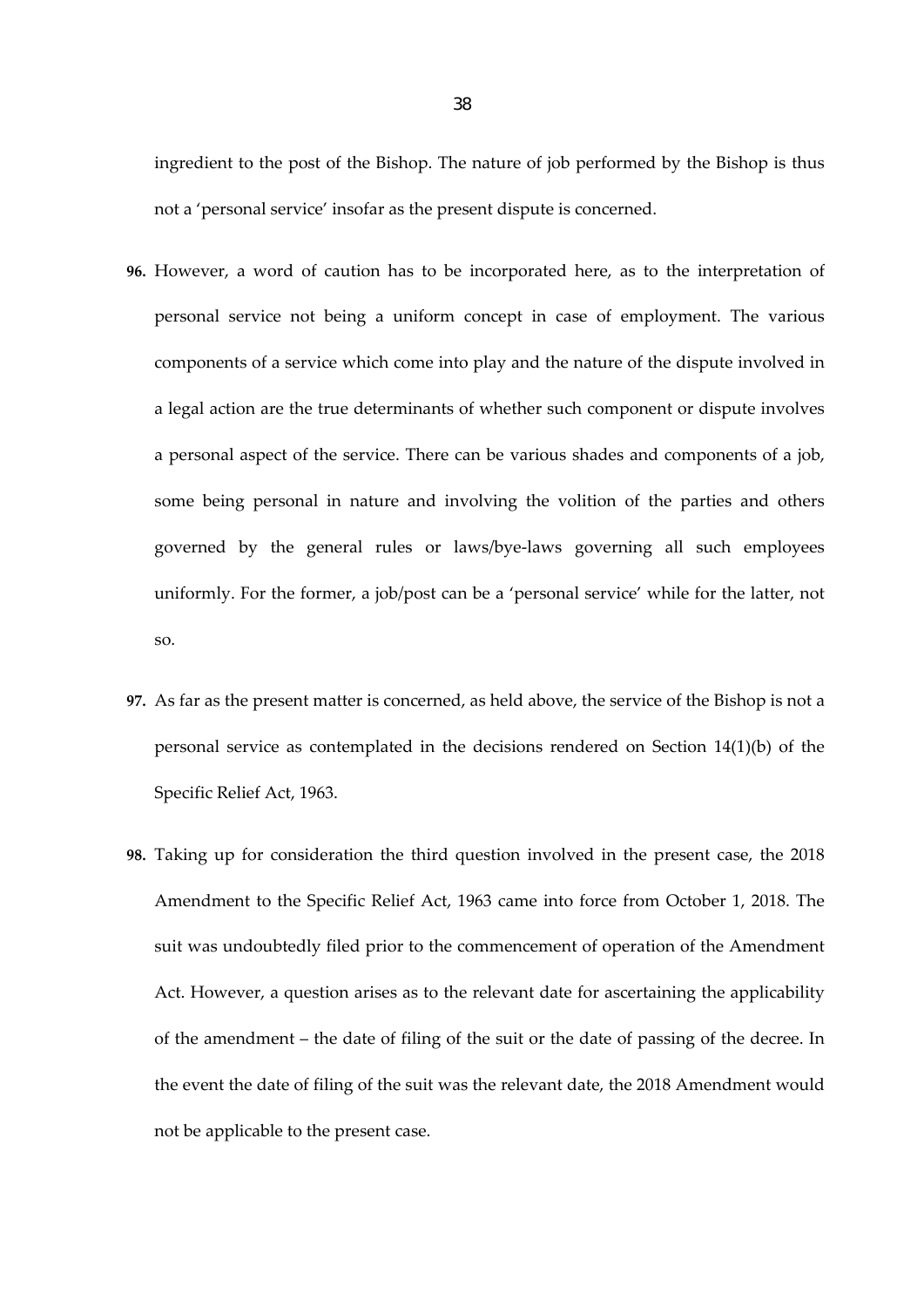- **99.** However, the language of Section 14 of the 1963 Act indicates that the relevant date would be the date of passing of the decree, since Section 14(1) commences with the phrase, "The following contracts cannot be specifically enforced ….."
- **100.**The question of enforcement comes only on the date of passing of the decree and not the institution of the suit. If the date of filing of the suit was the relevant date, the language of Section 14(1) would be something akin to: "no suit can be filed for specific performance of the following contracts …."
- **101.**Hence, the relevant date is the date of passing of the decree. As such, the 2018 Amendment becomes applicable to the present *lis,* since the amendment came into force during pendency of the suit.
- **102.** Hence, the 2018 Amendment to the 1963 Act is applicable to the present case and the third issue is decided in the affirmative.
- **103.** Taking up the fourth question which falls for consideration in the present case, there is strong doubt with regard to the contention that the suit is not maintainable due to a bar of law or non‐disclosure of cause of action.
- **104.** Even keeping in mind the ratio laid down in the co‐ordinate Bench judgment in *AIR 2017 Cal 98 [Smt. Sumana Venkatesh Nee Sur vs. Sri Susanta Kumar Sur and others]*, in the present case, the decision on the moot question as to whether the suit is barred by Section 14 (1) (b) of the 1963 Act is not dependent merely on the interpretation of one document, but has to be undertaken upon a careful consideration of several documents,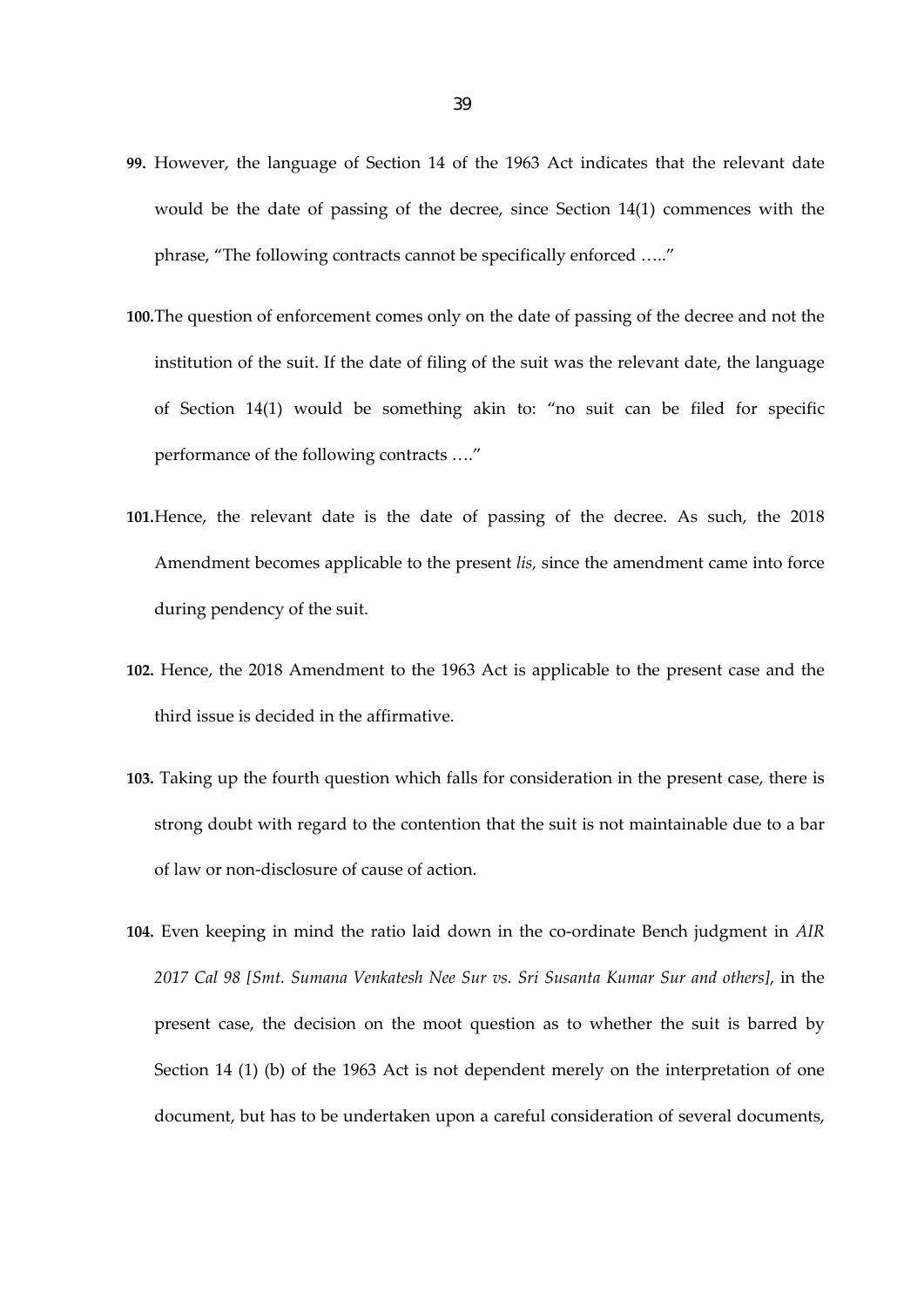including the letter of appointment of the opposite party, the relevant clauses of the constitution of the CNI, the correspondence between the parties and otherwise, as well as the circumstances attending the service of the opposite party, which might be subjectmatter of evidence. In such circumstances, shutting out the plaintiff/opposite party at the preliminary stage by rejecting his plaint would be unjust, if not unlawful.

- **105.** The absence of the illustrations to Section 21 of the 1877 Act in the corresponding Section 14 of the successor Act of 1963 has to be attributed some meaning, to carry out the intention of the legislature in so omitting. The obvious and plain consequence of such deletion, in the context of the present *lis*, is that a contract of 'personal service', *ipso facto*, cannot be the sole factor to invoke the bar of Section 14(1)(b), but the provisions of Section 14 (1) of the 1963 also have to be looked into.
- **106.** This, coupled with the discussions aforesaid, which also cast a doubt as to whether the Bishop's service is a 'personal service' at all and as to whether the ingredient of volition is at all a relevant factor after the 2018 Amendment, demands that the plaint should not be rejected at the outset, thereby precluding the plaintiff/opposite party from canvassing the dispute raised. Several allegations made in the plaint, on a plain and meaningful reading, disclose sufficient cause of action to institute the action. There is no bar of law as well, *ex facie* evident from the plaint, to justify the rejection of the plaint under Order VII Rule 11 of the Code of Civil Procedure.
- **107.** In such view of the matter, the fourth issue is decided in the negative. It is held that the plaint should not be rejected in the instant case.